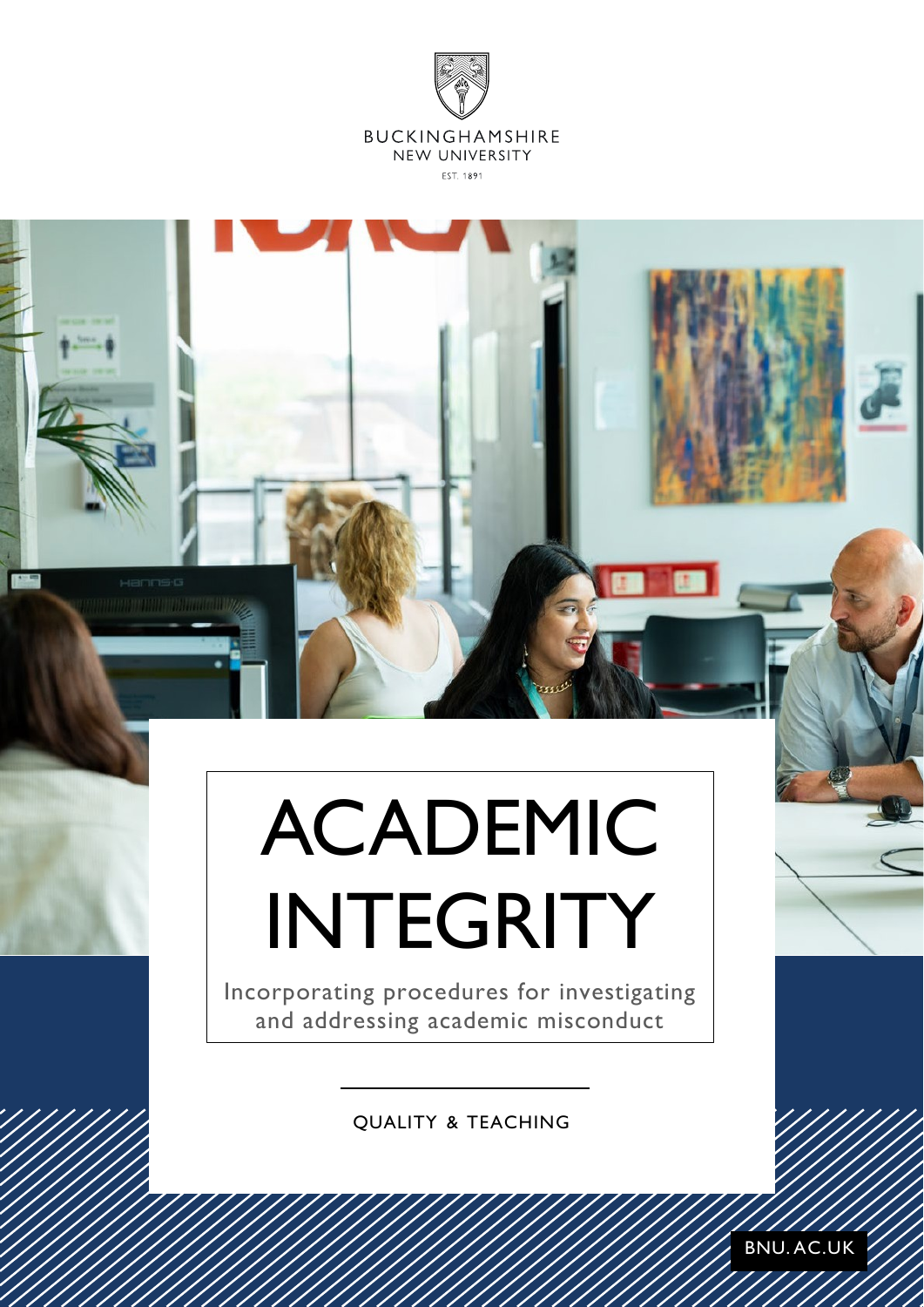## **Contents**

| <b>Introduction</b>                                                                                                     | 3              |
|-------------------------------------------------------------------------------------------------------------------------|----------------|
| <b>Purpose Statement</b>                                                                                                | 3              |
| <b>Applicability and Scope</b>                                                                                          | 3              |
| Responsibilities                                                                                                        | 3              |
| <b>Definitions</b>                                                                                                      | 3              |
| <b>PART A: POLICY</b>                                                                                                   | 4              |
| Promoting and maintaining academic integrity                                                                            | 4              |
| Breaches of academic integrity and examples of academic misconduct                                                      | 5              |
| Categories of academic misconduct                                                                                       | 6              |
| Relationship with other procedures                                                                                      | $6\phantom{1}$ |
| Standards of proof and the exercise of academic judgement in the decision-making<br>process                             | $\overline{7}$ |
| Other principles for ensuring procedural fairness                                                                       | $\overline{7}$ |
| <b>PART B: PROCEDURE FOR INVESTIGATING INSTANCES OF ACADEMIC</b>                                                        |                |
| <b>MISCONDUCT</b>                                                                                                       | 8              |
| Making an allegation                                                                                                    | 8              |
| Initial considerations and preliminary investigation                                                                    | 8              |
| The Formal Stage                                                                                                        | 10             |
| Penalties for proven academic misconduct                                                                                | 11             |
| The appeal stage                                                                                                        | 12             |
| Independent external review (OIA)                                                                                       | 13             |
| <b>Appendices</b>                                                                                                       | 14             |
| Appendix A: The use of 'viva voce' oral examinations                                                                    | 14             |
| Appendix B: Guidelines for reporting learners to Professional Statutory Regulatory Bodies<br>(PSRBs) and / or employers | 16             |
| Appendix C: Conducting an Academic Misconduct Penalty Hearing                                                           | 18             |
| Appendix D: Penalty tariffs                                                                                             | 20             |
| Appendix E: Academic misconduct process overview                                                                        | 25             |

| Approved by: | <b>Senate / Education Committee</b> | Date first published: Sep-2021 |                 |
|--------------|-------------------------------------|--------------------------------|-----------------|
| Version No.  |                                     | Date updated:                  | Mar-2022        |
| Owner:       | <b>Academic Registry</b>            | <b>Review Date:</b>            | <b>Sep-2026</b> |

This document has been designed to be accessible for readers. However, should you require the document in an alternative format please contact the Academic Registry.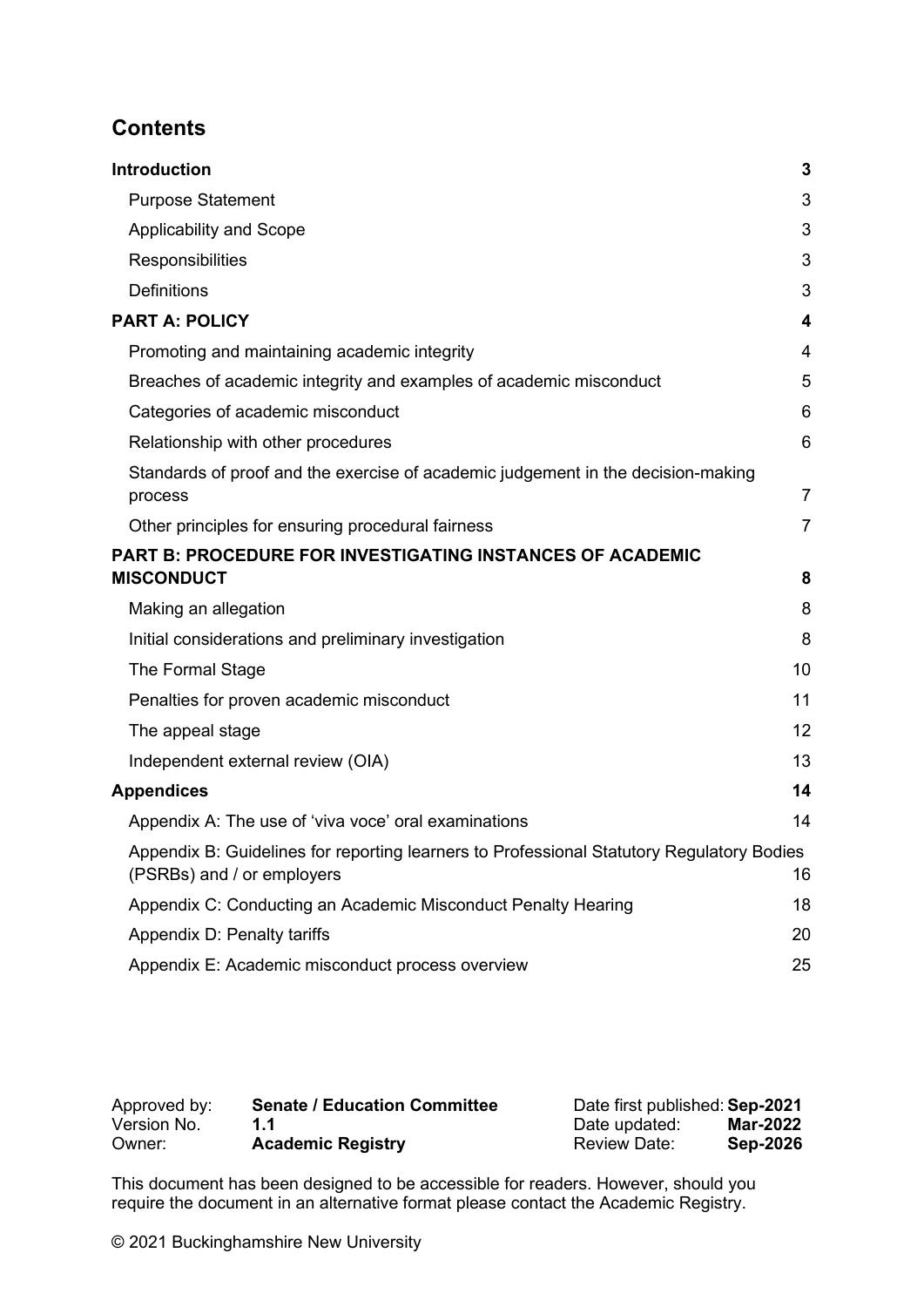# <span id="page-2-0"></span>**Introduction**

- 1. The University has a duty and is committed to maintaining the academic integrity of its provision and values the contribution of learners, staff, and partners in abiding to the underpinning academic standards. The University is proud to be a signatory to the *[Academic Integrity Charter for UK Higher Education](https://www.qaa.ac.uk/about-us/what-we-do/academic-integrity/charter)*.
- 2. Gaining an academic advantage by unfair means poses a threat both to the standards of the University's qualifications, and to the integrity of qualifications awarded to learners who achieve their qualification entirely by legitimate means. The University expects learners to show honesty and transparency in the completion of their work and not to act in such a way that will potentially result in them gaining an unfair advantage in any assessment.
- 3. The University will protect the standards of its awards by promoting the values of academic integrity and educating learners about its importance, putting in place structures and systems to support and protect academic integrity, and by acting where the academic integrity of work submitted by learners is called into doubt.

## <span id="page-2-1"></span>**Purpose Statement**

4. The purpose of this document is to set out the University's policy in respect of academic integrity and its procedures for identifying and investigating incidents of potential academic misconduct.

## <span id="page-2-2"></span>**Applicability and Scope**

- 5. This policy and its related procedures apply to all learners registered for a University qualification, including those studying at one of the University's partner organisations, on both taught and research degree programmes (including apprenticeship programmes).
- 6. It also applies to all academic staff at both the University and at its partner organisations, who have a responsibility to promote, protect and maintain academic integrity.

#### <span id="page-2-3"></span>**Responsibilities**

- 7. Day to day management of academic misconduct is devolved to the Academic Registry. This includes monitoring and review to ensure that it is effectively managed and applied consistently across the University.
- 8. Academic Registry will be responsible for making minor changes to procedure following good practice and to take account of any changes in the University's structure. These will be reported annually to the Education Committee.

#### <span id="page-2-4"></span>**Definitions**

9. The University has adopted the following definitions from the Office of the Independent Adjudicator for Higher Education (OIA). Academic integrity means:

> "a moral code or ethical code which includes values such as avoidance of cheating and plagiarism, as well as maintenance of academic standards, honesty and rigour in research, etc."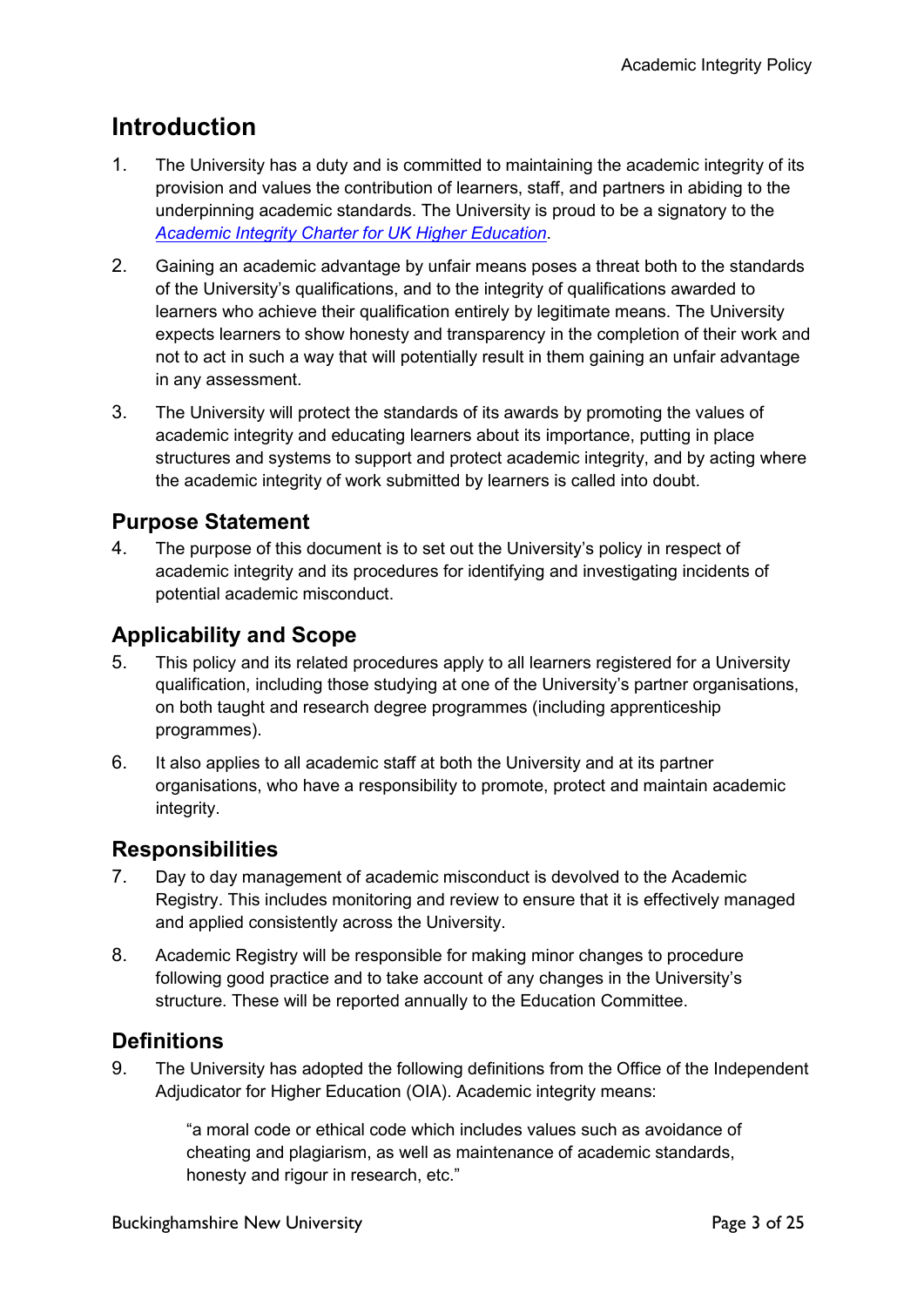10. Academic misconduct is defined as:

"Any action by a student which gives or has the potential to give an unfair advantage in an examination or assessment, or might assist someone else to gain an unfair advantage, or any activity likely to undermine the integrity essential to scholarship and research."

# <span id="page-3-0"></span>**PART A: POLICY**

#### <span id="page-3-1"></span>**Promoting and maintaining academic integrity**

- 11. The University will promote academic integrity by:
	- Ensuring that learners have a reasonable opportunity to **learn about the importance of academic integrity** and the possible consequences of committing academic misconduct on both their academic studies and for their career prospects, e.g. by scheduling induction sessions and making information accessible via programme handbooks and other teaching materials such as assessment briefs.
	- Ensuring that academic and other frontline staff, whether at the University or at one of its partners, **demonstrate academic integrity** and otherwise act as a role model, e.g. by following academic referencing conventions.
	- Making use of tools to detect and deter breaches of integrity, including **training in and the use of plagiarism detection software** by learners, teachers, and professional services employees.
	- Embedding the **development of academically honest behaviours** into the design of new programmes.
	- **Designing authentic assessment strategies** that engage learners, drawing on real-life situations and providing opportunities for them to incorporate some of their own personal experiences, ideas or reflections.
	- **Reviewing, recording and reporting** on levels of academic misconduct annually for appropriate actions to be identified.
- 12. To maintain academic integrity, learners must ensure that in completing work for assessment:
	- They produce work that is the **result of their individual effort** unless the assessment explicitly requires a group submission of an individual piece of work, e.g. a group presentation.
	- Their **work acknowledges the sources used**, following the referencing system for the programme of study.
	- They **do not reuse for a new assessment any work or part of any work for which credit has already been granted**. In the rare case when this may be permissible the earlier work must be appropriately referenced following the system for the programme of study.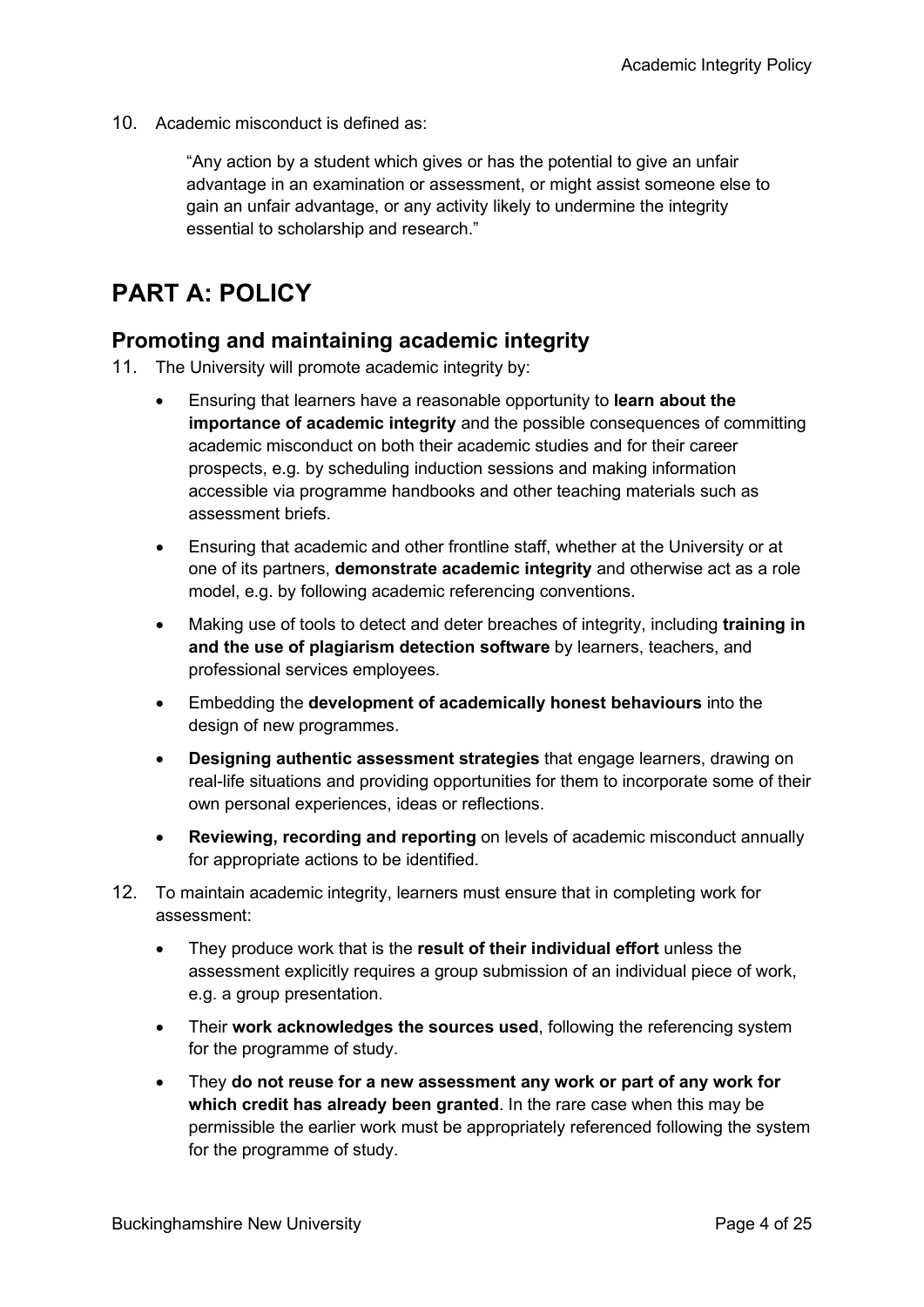- Their work details **accurate data and information obtained appropriately and ethically**, and which represents their own endeavours, knowledge and understanding.
- They adhere to and comply with all **applicable legal, professional, ethical and regulatory requirements**. This includes the University's regulations regarding conduct in examinations.
- 13. The University will signpost where resources and information on maintaining academic integrity can be accessed. However, it is always the sole responsibility of the learner to act honestly and transparently in a way that is consistent with this policy and to seek advice and guidance if they are unclear.
- 14. Directors of Education, appointed to each School, will have overall responsibility for championing the promotion and maintenance of academic integrity.

## <span id="page-4-0"></span>**Breaches of academic integrity and examples of academic misconduct**

- 15. Academic misconduct, which stands for a breach of academic integrity, is unacceptable. Allegations of academic misconduct will be investigated and, where proven, a penalty will be applied.
- 16. Examples of academic misconduct include, but are not limited to the following:
	- **Plagiarism:** Where a learner intentionally or unintentionally presents in part or completely, someone else's work as their own. This includes taking a copy of another learner's work without permission.
	- **Self-plagiarism:** Also known as recycling and double-dipping, this is where a learner submits work or part of work which they have already submitted on an earlier occasion and for which they have gained credits.
	- **Collusion**: Where two or more learners have worked together to gain unfair advantage. For example, working together on an assignment where in fact it should be the work of an individual learner or a learner supplying their work to another learner knowing that it would be used to circumvent academic integrity. The learners do not have to be in the same academic year.
	- **Cheating:** This can be any activity undertaken by a learner intentionally or unintentionally to gain for themselves or aid others in gaining unfair advantage in an assessment or assessed task. It normally refers to incidents in exams such as having unauthorised materials, devices etc., or by getting someone else to impersonate them and sit an exam for them, but can apply to a broader range of assessed activities, e.g. the falsification of data, evidence, or results.
	- **Contract cheating** or **commissioning**: Where a learner gets someone else to complete their work and passes it off as their own, also referred to as **ghost writing**. This can include acquiring the services of essay mills.
- 17. A learner will be in breach of the Academic Integrity Policy if their actions are inconsistent with the definitions and examples as defined in this document. A learner will not be considered to have breached academic integrity or committed academic misconduct until an investigation has been completed and found that misconduct has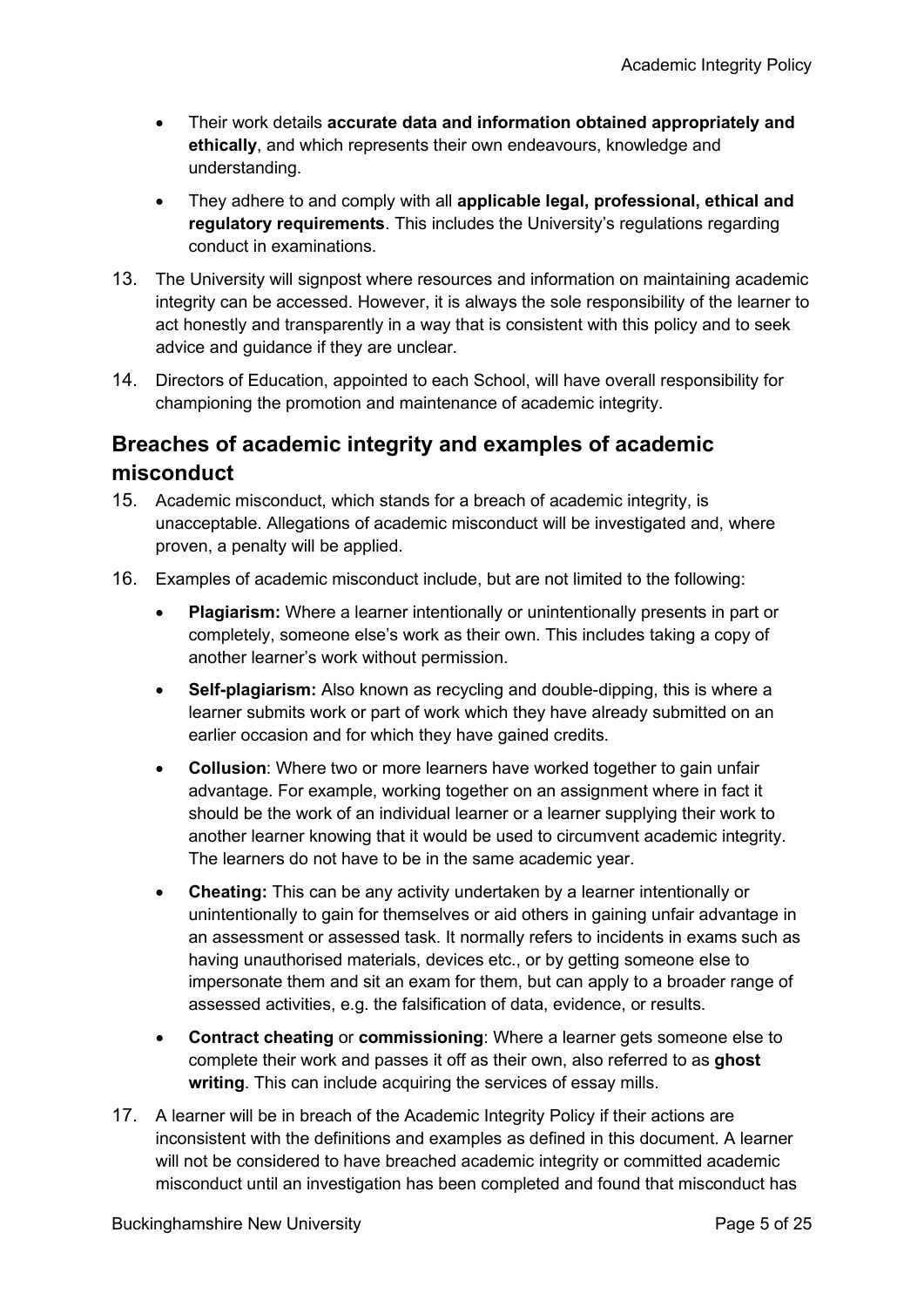occurred. Where a concern has been identified the marking process will be suspended while an investigation takes place.

- 18. Breaches may be intentional or unintentional. Examples of unintentional breaches include accidentally bringing unauthorised materials into an exam room, or accidentally leaving a mobile phone switched on during an exam, where there is no intention to gain an advantage. That a breach is not intentional will not be accepted as a defence, but the question of intent will be taken into consideration when deciding any penalty.
- 19. In deciding penalties for academic misconduct, the University recognises that poor or unacceptable academic practice, e.g. inadequate referencing of source material, may occur, particularly in the case of learners at an early stage in their academic development, or who have recently returned to academic study. This will be taken into consideration.
- 20. The University will also take into consideration any declared disability, e.g. dyslexia, dyspraxia or other learning disability, and whether this mitigates for deficiencies in maintaining academic integrity, drawing on the existing guidelines for marking such work. Appropriate referral will be made to the University's Disability Service to ensure learners have a full understanding of the procedures that may be followed.
- 21. Other general issues, e.g. sickness during the assessment process, are not excuses for committing academic misconduct as learners are expected to use the relevant process if they will be unable to complete assessment requirements.
- 22. Academic misconduct can be identified at any stage of a learner's studies, including after an award has been conferred. Where such academic misconduct is subsequently proven and it is considered that the misconduct has given an unfair advantage, this may lead to the award being revoked.

#### <span id="page-5-0"></span>**Categories of academic misconduct**

- 23. There are four categories of academic misconduct:
	- **Poor academic practice**
	- **Minor academic misconduct**
	- **Major academic misconduct**
	- **Gross academic misconduct**
- 24. Distinctions between minor, major and gross academic misconduct will be based on a points tariff which will take into account: the level at which the academic misconduct occurred; intent to gain an advantage; the severity, type and nature of the misconduct committed; and any previous proven cases committed by the learner.

#### <span id="page-5-1"></span>**Relationship with other procedures**

25. Learners on programmes accredited by a Professional Statutory Regulatory Body (PSRB), may also be subject to the *Fitness to Practise* procedures (in addition to the procedure in this document). This is because academic misconduct impacts on honesty and integrity which are values that are essential for entry to or continuation on the relevant professional register. Following the completion of these procedures, a proven allegation of misconduct may be referred to the appropriate professional body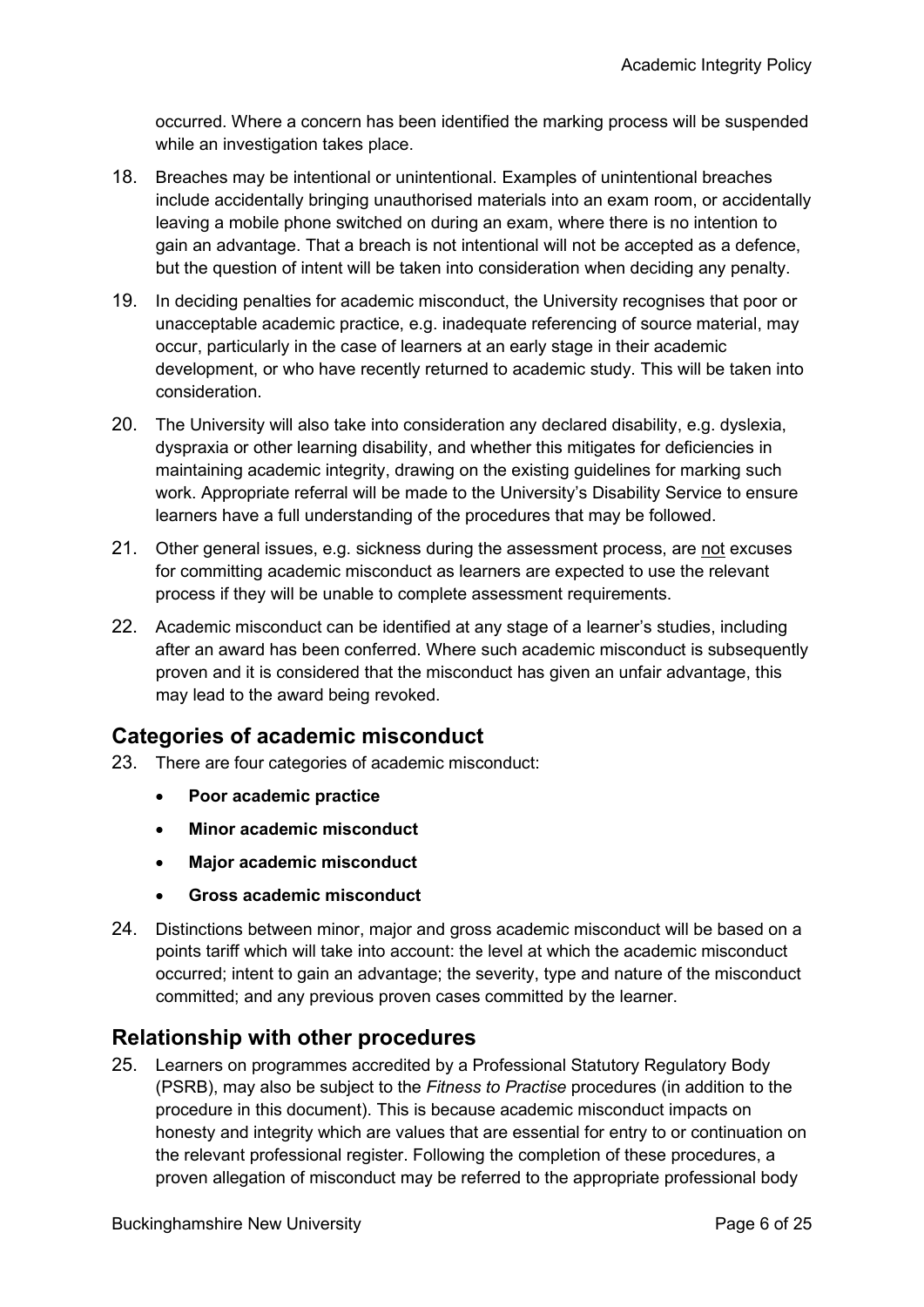or the University's *Fitness to Practise* procedures, which may result in a further penalty being applied.

26. Learners may be able to make a complaint using the *Student Complaints Procedure* about the extent to which the University has promoted academic integrity. This will be considered separately to any investigation into academic misconduct.

## <span id="page-6-0"></span>**Standards of proof and the exercise of academic judgement in the decision-making process**

- 27. The standard of proof will normally be based on the balance of probability that in light of the evidence presented it is more likely that academic misconduct did take place. The burden of proof will be on the University to demonstrate that this is the case.
- 28. Decision-making will be based on both establishing questions of fact, as well as making decisions based on academic judgement. Where academic judgement is a consideration, it will be based on evidence.
- 29. Academic judgement will likely be applied when considering the following:
	- Whether the standard of a piece of work is out of line with the learner's other submitted work;
	- Whether ideas have been copied from another piece of work;
	- The extent of any plagiarism that may have occurred;
	- Whether a learner's supporting notes support their explanation that the piece of submitted work is their own;
	- In the analysis of reports generated by plagiarism software, where a high or low similarity will not necessarily mean that academic misconduct has or has not occurred.

#### <span id="page-6-1"></span>**Other principles for ensuring procedural fairness**

- 30. The following principles will also underpin the procedures set out later in this document to ensure the fairness of the process. These have been informed by the OIA *Good Practice Framework: Disciplinary Procedures*.
	- Allegations of academic misconduct will be treated in the strictest confidence.
	- Learners will receive notice of an allegation in writing, including the offence that they are suspected of committing, the reason for suspecting this and any supporting evidence. They will be given a fair opportunity to respond to the allegation.
	- If during the course of an investigation, a new offence is identified, or the allegation is changed or updated, the learner will be given a further opportunity to respond.
	- Learners will have the right to be accompanied by either a representative or supporter at meetings they attend, with the exception of a formal viva voce examination where they can attend in a support capacity only. Learners will be encouraged to approach the Students' Union Advice Centre for advice and support.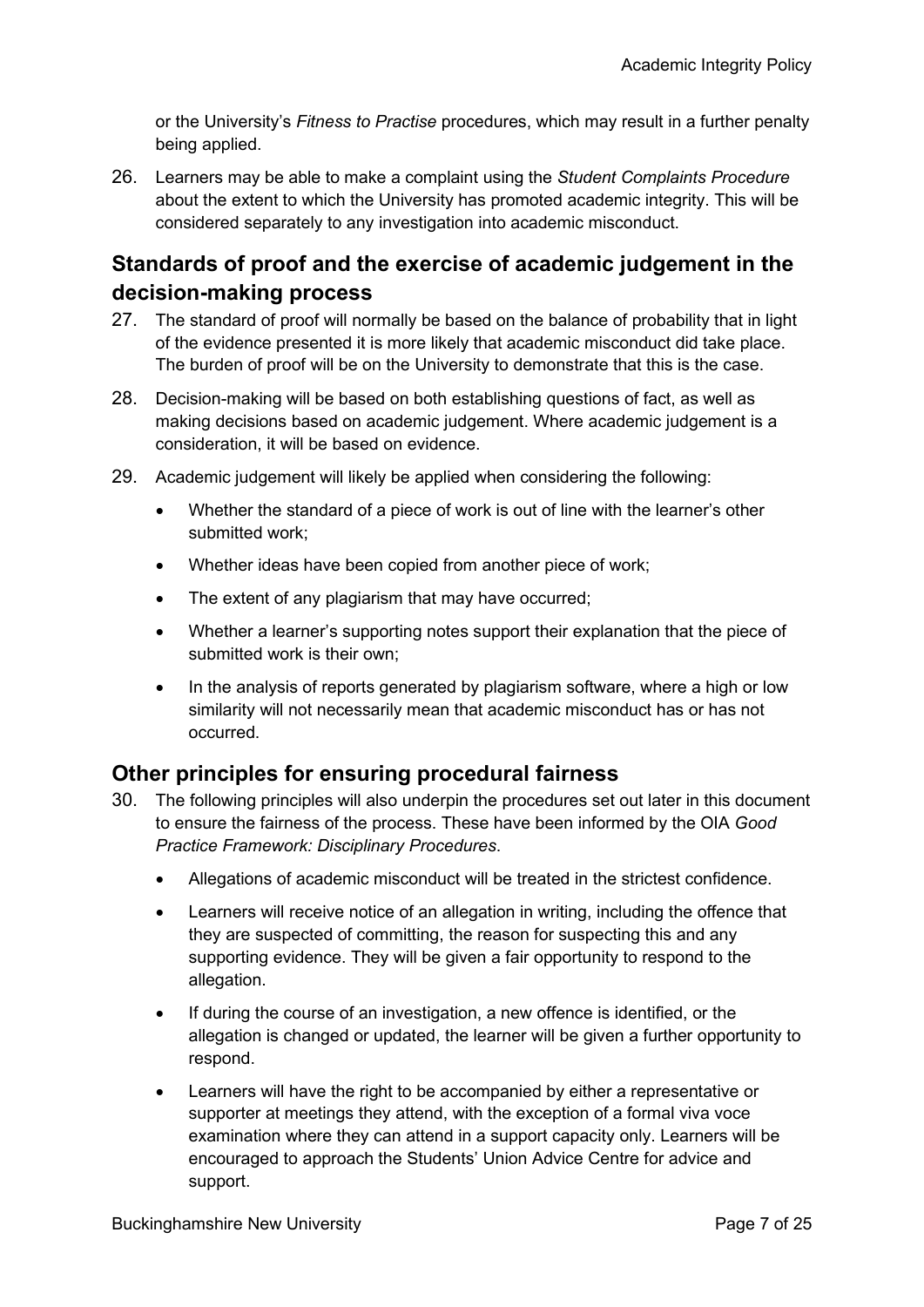- Where the nature of the academic misconduct involves more than one learner, all learners will be entitled to support and to be treated fairly.
- The University will seek to conclude its procedures as quickly as possible, and in accordance with the timescales set out in this document.
- Decisions at the Formal and Review stages will be taken by those who have had no previous involvement. Decisions at the preliminary investigation stage may necessarily involve the member of staff who identified the concern.
- Decision-makers will receive appropriate training and support to encourage fairness and consistency in decision-making and the application of penalties. Decisions at the formal stage will involve a panel or hearing to encourage consistency and reduce the potential for bias.
- Learners will receive notification of decisions made in writing, which will include the reason for decisions reached and any penalties imposed. Learners will have the right to appeal against such decisions.

# <span id="page-7-0"></span>**PART B: PROCEDURE FOR INVESTIGATING INSTANCES OF ACADEMIC MISCONDUCT**

#### <span id="page-7-1"></span>**Making an allegation**

- 31. An academic misconduct concern can be identified by a number of sources, including: a member of academic staff (normally the tutor); another member of staff (e.g. an exam invigilator); another learner at the University; or via an external source( e.g. employer, external examiner, or member of the public).
- 32. The member of University or partner staff who identified the concern will normally act as the 'identifier'. Where the concern is raised by an external source it will instead be the responsibility of the programme leader or someone delegated by them to act as the identifier.

#### <span id="page-7-2"></span>**Initial considerations and preliminary investigation**

- 33. Where a concern is identified, the identifier should arrange to meet with the learner for an initial discussion and to offer them a reasonable opportunity to respond to the concern.
	- To ensure consistency the identifier may wish to consult with an academic integrity lead or with the Director of Education within the School.
	- Learners should initially be contacted in writing with full information of the concerns about potential academic misconduct in their work, including any supporting evidence that may apply.
	- The meeting may be held face to face or virtually. If the meeting is face to face it should be in a private room where the learner can speak openly.
	- Should the learner not attend this meeting, then a decision will be taken on how to progress the case in their absence. Learners will have further opportunities to respond to the concern in writing later in the process.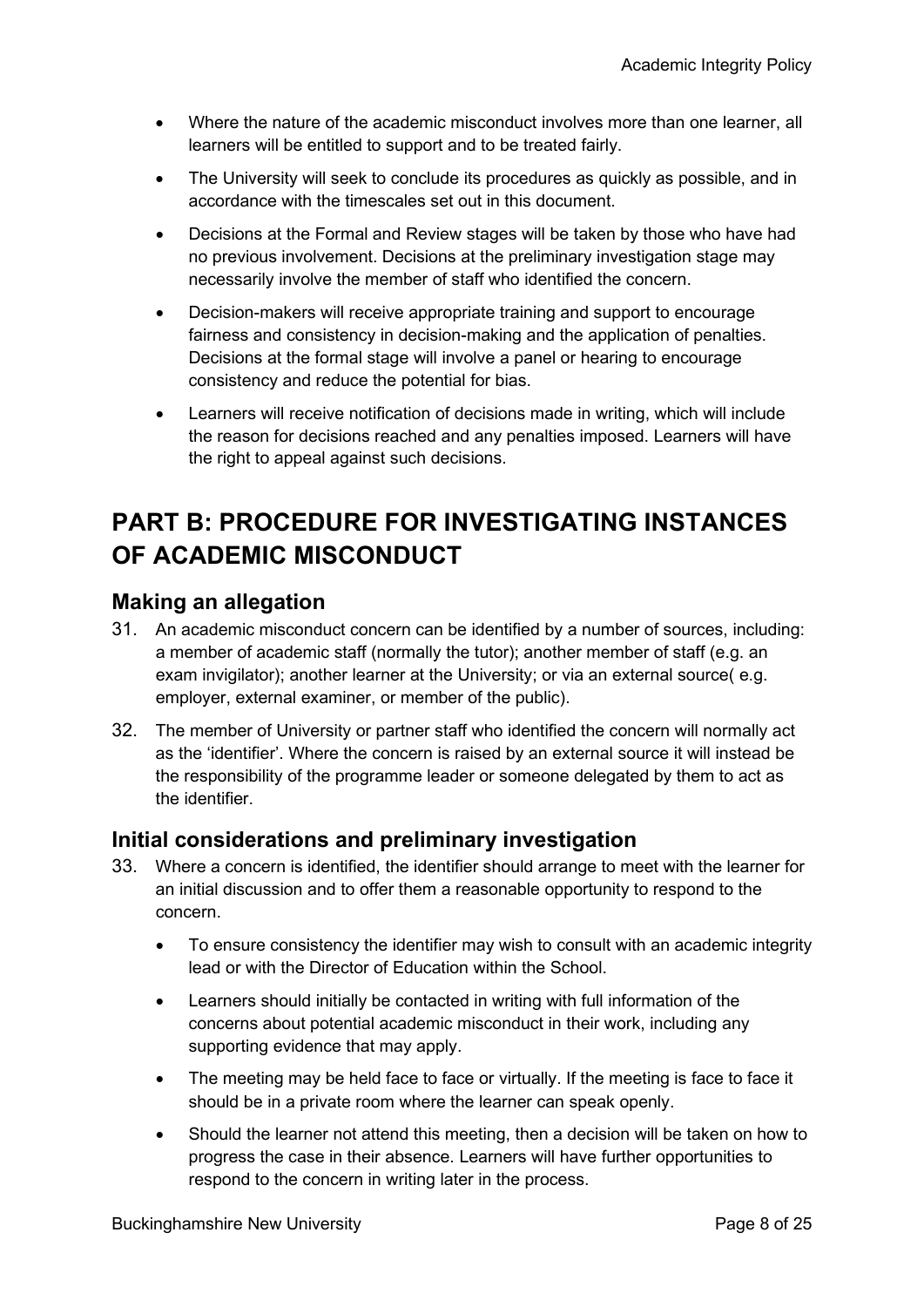- 34. In cases where the authorship of a piece of work is in doubt but where supporting evidence may be difficult to establish (e.g. cases of suspected contract cheating or commissioning), the identifier may instead refer the learner for an oral '*viva voce*' examination. The purpose of the 'viva' will be for the learner's knowledge and understanding of the work in question, its context, and their familiarity with the sources used, to be tested under controlled conditions. A report of the viva will be provided with other evidence submitted to support an allegation. See Appendix A for further details of the viva voce process.
- 35. The identifier will then consider the concern and any response or explanation provided during either the meeting or at a viva to establish whether there is still a case to answer and whether it is considered poor academic practice or potential academic misconduct.
- 36. At any time during the course of the preliminary investigation or subsequent formal phase alternative or additional concerns may be identified. In such instances the learner should be informed accordingly and offered an additional opportunity to respond or update their original response.
- 37. Where the case is considered to fall into the category of poor academic practice no penalty will be applied, the work will be marked and feedback provided. Feedback should cover the concern and indicate how this should be avoided in future. The learner should be referred to the relevant learning resources support, while the identifier should complete the **Academic Misconduct Allegation and Record Form** and submit this to Academic Registry for the case to be recorded formally.
- 38. Where the concern is considered to be potential academic misconduct, the case should be progressed to the formal stage. **Within five working days** of the meeting the identifier must:
	- Inform the learner(s) of their decision and signpost them for advice and support (to the Students' Union Advice Centre for learners studying directly with the University). In cases involving suspected collusion all learners should normally be referred for investigation.
	- Complete the relevant Academic Misconduct Allegation and Record Form (Form 1 for Coursework and Form 2 for Exams/TCAs).
	- Submit all relevant documents<sup>1</sup> to Academic Registry.
- 39. Where necessary the relevant text in documents must be highlighted, e.g. for suspected cases of plagiarism this should include the copied text in both the learner's work and the source document. Documents should be redacted as required, e.g. in cases of collusion.

<span id="page-8-0"></span><sup>1</sup> Where a viva voce was held the evidence should include the viva voce report.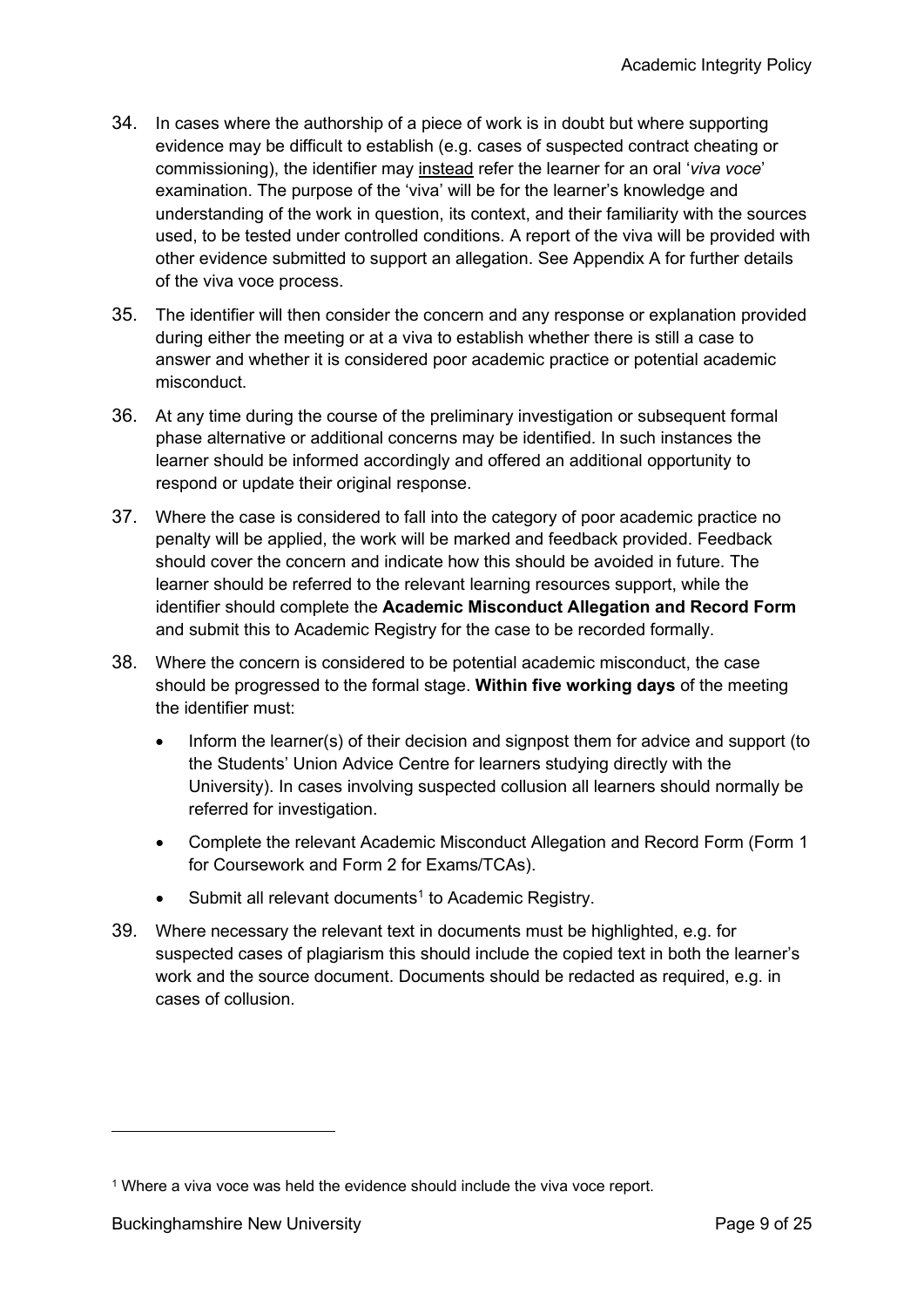## <span id="page-9-0"></span>**The Formal Stage**

- 40. Academic Registry will undertake an initial review of the case documentation received to:
	- Check that the form has been completed correctly and in full;
	- Ascertain that the reason for the allegation(s) is clear;
	- Ensure that evidence has been provided in support of the allegation.
- 41. Where this is not the case or any other concern relating to the submitted allegation is identified, the case will be returned to the Identifier with details of what they need to do. Normally case documentation should be appropriately revised and resubmitted within two working days.
- 42. On receipt of full documentation, Academic Registry will send all documents to the learner (normally via email) giving them the opportunity to respond formally to the allegation(s) within five working days. On receipt of the response or after five working days have elapsed, documentation will be forwarded to the University-wide Academic Integrity Panel ('the Panel'). Sufficient time will be allowed for Panel members to scrutinise documentation (normally five working days).
- 43. Membership of the Panel will be as follows:
	- A School Director of Education, to be appointed on a rotating, annual basis and to act as Chair;
	- Academic Integrity Leads (one per School);
	- Representative of Learning & Teaching Excellence
	- Students' Union Vice-President: Education & Welfare.

Secretarial support to the Panel will be provided by the Academic Registry. To achieve quorum the Chair, two Academic Integrity Leads and the Secretary must be present. The Secretary will not be a member of the Panel and will not have a role in determining whether misconduct has occurred.

- 44. Panels will be convened throughout the academic year at approximately 4-6 week intervals. Additional meetings will be scheduled as required.
- 45. The role of the Panel will be: to review all documentation provided; to consider each case individually in terms of the allegation(s) raised, the learner's response, any additional considerations such as a declared disability; and to reach a judgement accordingly.
- 46. The Panel will determine:
	- Whether academic misconduct has been proven to have occurred and, if so;
	- The category of the academic misconduct;
	- The penalty to be applied for proven cases of Minor or Major Academic Misconduct. Cases of Gross Misconduct will instead be referred to an Academic Misconduct Penalty Hearing.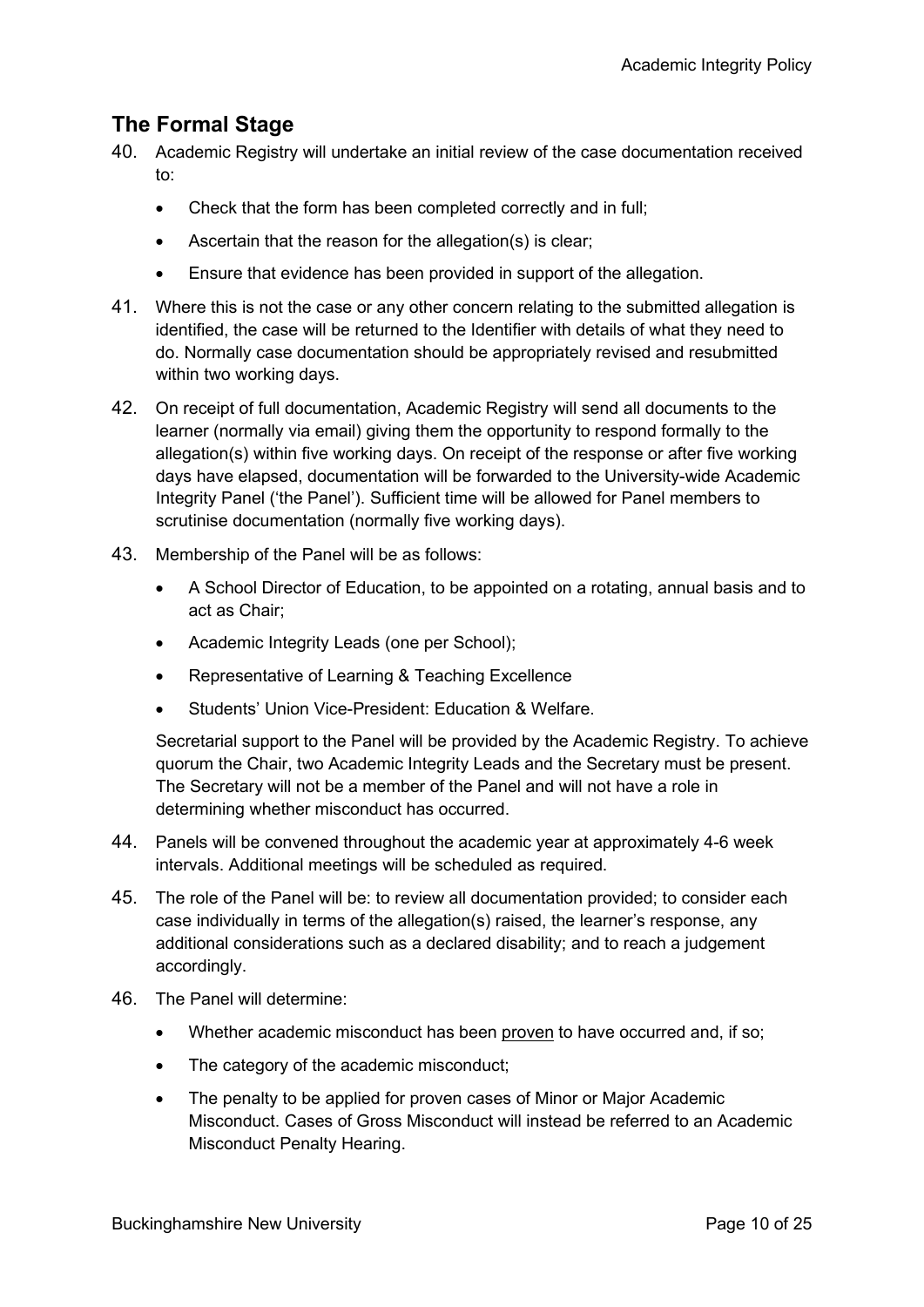- 47. To assist the Panel in determining any penalty to be applied, once academic misconduct has been proven to have taken place the Secretary will inform the Panel of any previous proven cases of academic misconduct committed by the learner so that this can be taken into consideration.
- 48. Decisions will be communicated to the learner in writing within ten working days of the Panel and will included the deadline by which a learner can appeal the decision (below).
- 49. An Academic Misconduct Penalty Hearing will be held in cases where the Panel considers that Gross Academic Misconduct is deemed to have occurred. This is because the allegation is very serious and the penalties are severe, e.g. temporary or permanent exclusion. The learner will be expected to attend the Hearing in person and may bring a supporter or representative. For further details see Appendix C.

#### <span id="page-10-0"></span>**Penalties for proven academic misconduct**

- 50. The University has based its penalties on a points-based tariff system to ensure consistency and fairness in the handling of academic misconduct cases. See Appendix D.
- 51. Penalties fall into four categories, and range from referral to learning support services for instances of poor academic practice to recommended expulsion for the most serious instances.
- 52. Penalties will vary depending on the level of misconduct, the extent of any intent to deceive, previous proven instances of academic misconduct, and the level at which the learner is studying.
	- Lesser penalties will be applied for proven cases of misconduct which have occurred at, for example, Foundation Year and Level 4.
	- Failure to use the correct academic convention and / or deliberate cheating will be taken more seriously at Level 6, Masters and in the final year of a professional course as learners at this stage will be expected to recognise the importance of maintaining academic integrity and the consequences for committing misconduct.
	- A degree of flexibility will be permitted to the Panel in determining penalties (e.g. in cases where students are in the first semester of direct entry to a programme), or where the recommended penalty is impractical (e.g. for pass/fail elements where a marks reduction cannot be imposed)
- 53. The Panel will not take into consideration the learner's current academic position, which is the remit of a properly convened Board of Examiners. Where the penalty includes a requirement for the learner to be reassessed, this penalty will be subject to the decision of the Board of Examiners when considering the learner's full academic and credit profile.
- 54. The Board of Examiners will consider a learner's eligibility for progression, award and / or reassessment as set out in the relevant University and programme assessment regulations. The Board will then apply the penalty imposed by the Panel to any permitted reassessment. This may mean that, regardless of a Panel's decision on a reassessment penalty, the learner is not in a position to be eligible to be reassessed.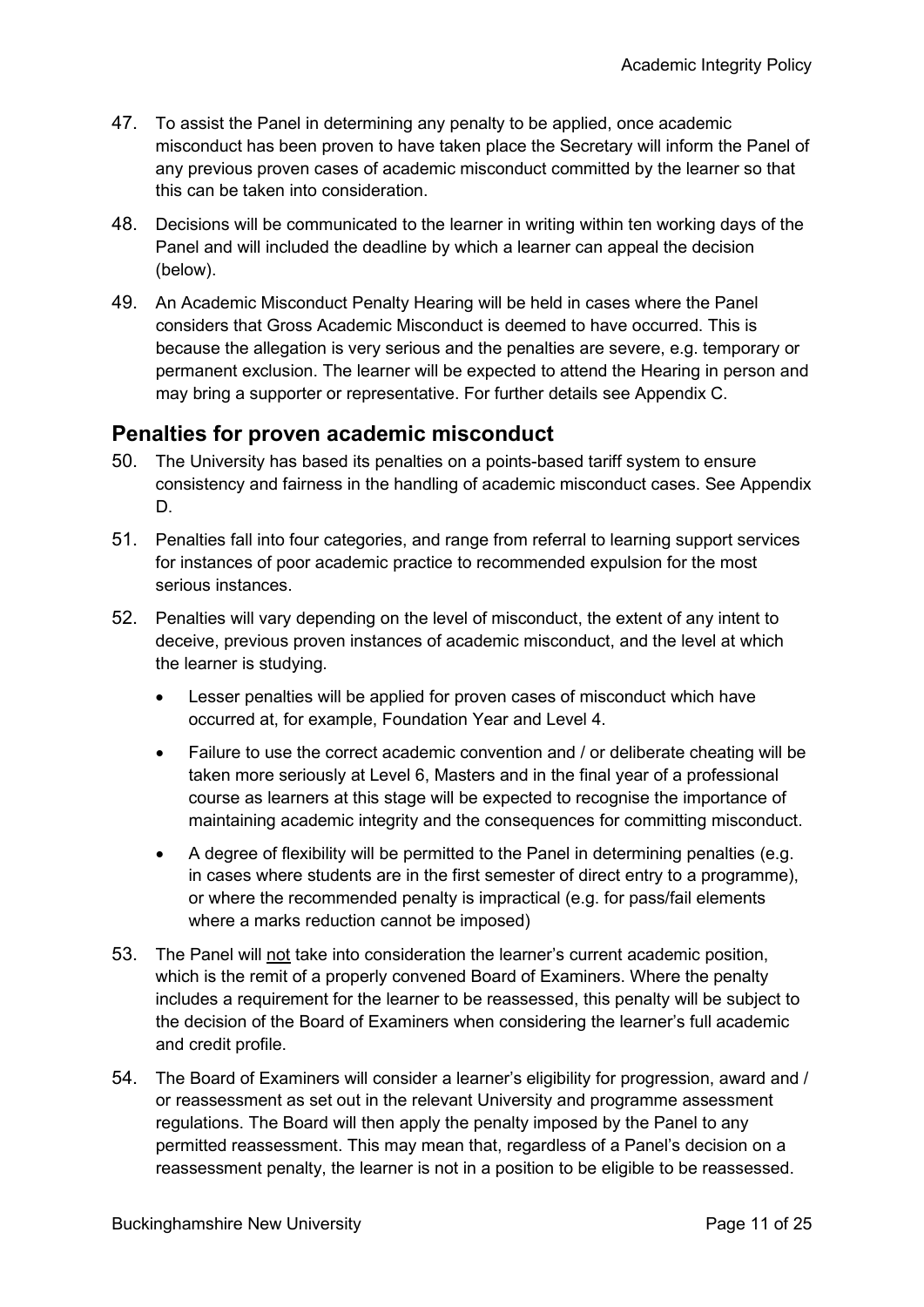The Board of Examiners is not permitted to compensate or otherwise pass any module in which academic misconduct is determined to have occurred and reassessment required, until reassessment has been attempted.

#### <span id="page-11-0"></span>**The appeal stage**

- 55. At the conclusion of the formal stage a learner may appeal the decision that academic misconduct has occurred and/or the penalty that has been applied by submitting an **Academic Misconduct Appeal Form**. The form should be submitted to [conduct@bucks.ac.uk](mailto:conduct@bucks.ac.uk) within 10 working days of the learner receiving notification of the outcome of the formal stage. Use of the form is intended to help learners to identify whether they have appropriate grounds to appeal and provide further guidance on the process.
- 56. Appeals will only be accepted on the following grounds:
	- That the procedures during the formal stage were not followed properly;
	- That the decision-maker(s) reached an unreasonable decision;
	- That the learner has new material evidence that they were unable, for valid reasons, to provide earlier in the process;
	- That there is bias or reasonable perception of bias during the procedure;
	- That the penalty imposed was disproportionate, or not permitted under the procedures.
- 57. On receipt of an appeal an initial assessment will be undertaken by Academic Registry, to confirm that the appeal has been submitted within the permitted timescale and that appropriate grounds have been cited but will not otherwise make any decision. Otherwise the appeal will be rejected.
- 58. Following the initial assessment the appeal will be allocated to an appropriate member of senior staff to review. The reviewer should not have been involved with the case at any previous stage. The outcome of the appeal review will be communicated to the learner in writing (e.g. by email), normally within 10 working days.
- 59. Where an issue is identified which is considered by the reviewer to have had a substantive impact on the original decision the appeal will be accepted. The case will be referred back to the Panel for reconsideration at the formal stage with the reasons why the appeal was accepted and a recommended outcome where this is considered appropriate.
- 60. Where an appeal is rejected at either the initial assessment, or following the subsequent review of the appeal, the decision will be communicated to the learner in writing by issuing a **Completion of Procedures (CoP) letter** outlining the reasons for the decision.
- 61. The CoP letter will also advise the learner of their right to further action through the Office of the Independent Adjudicator for Higher Education (OIA), the timescales for doing so, and where and how they can access support.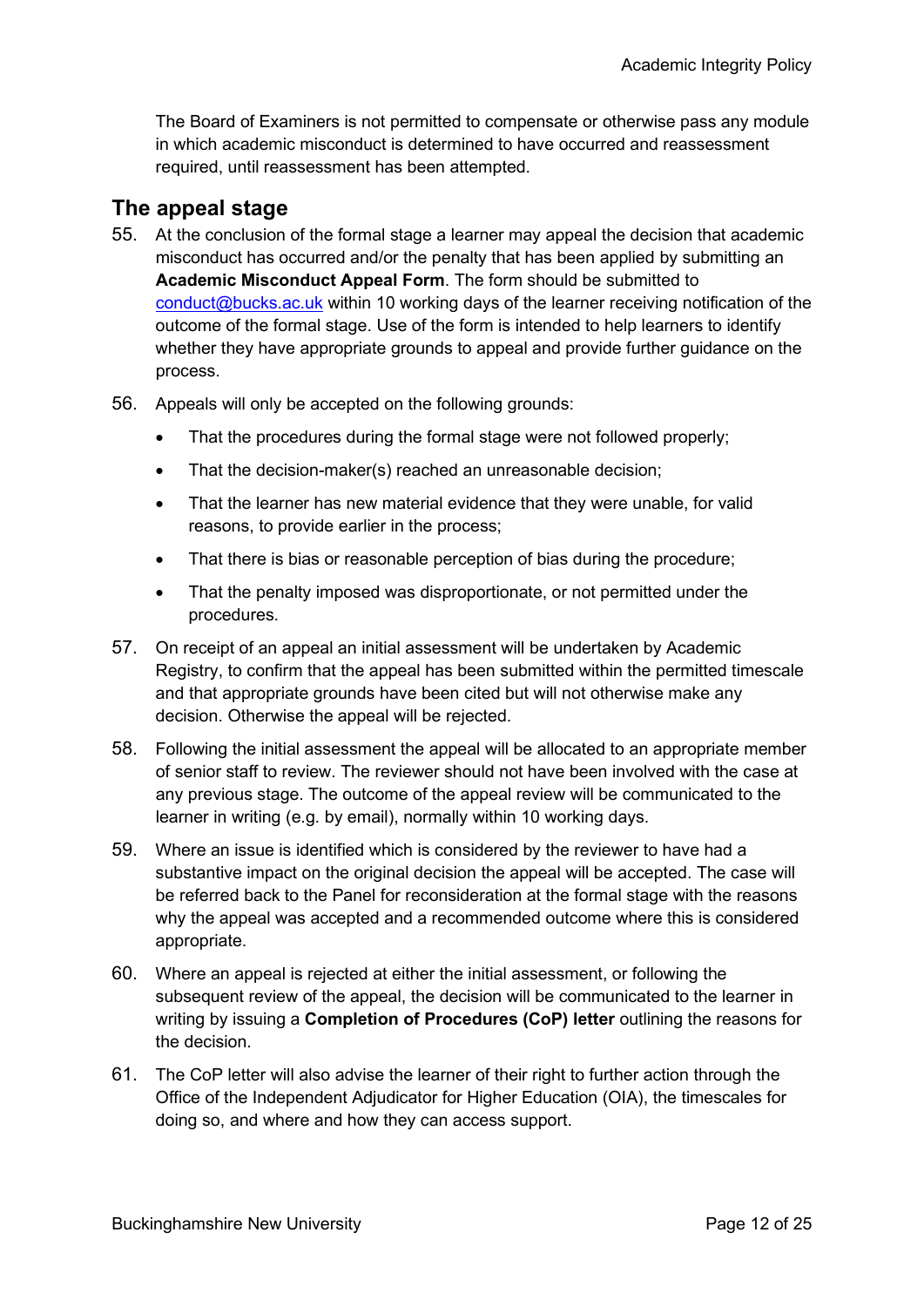## <span id="page-12-0"></span>**Independent external review (OIA)**

62. After the University's internal procedures have been completed a learner is entitled to ask the OIA, the independent ombuds service, to review their complaint about the outcome of the University's academic misconduct process. The complaint needs to be submitted to the OIA within 12 months of the date of the Completion of Procedures letter.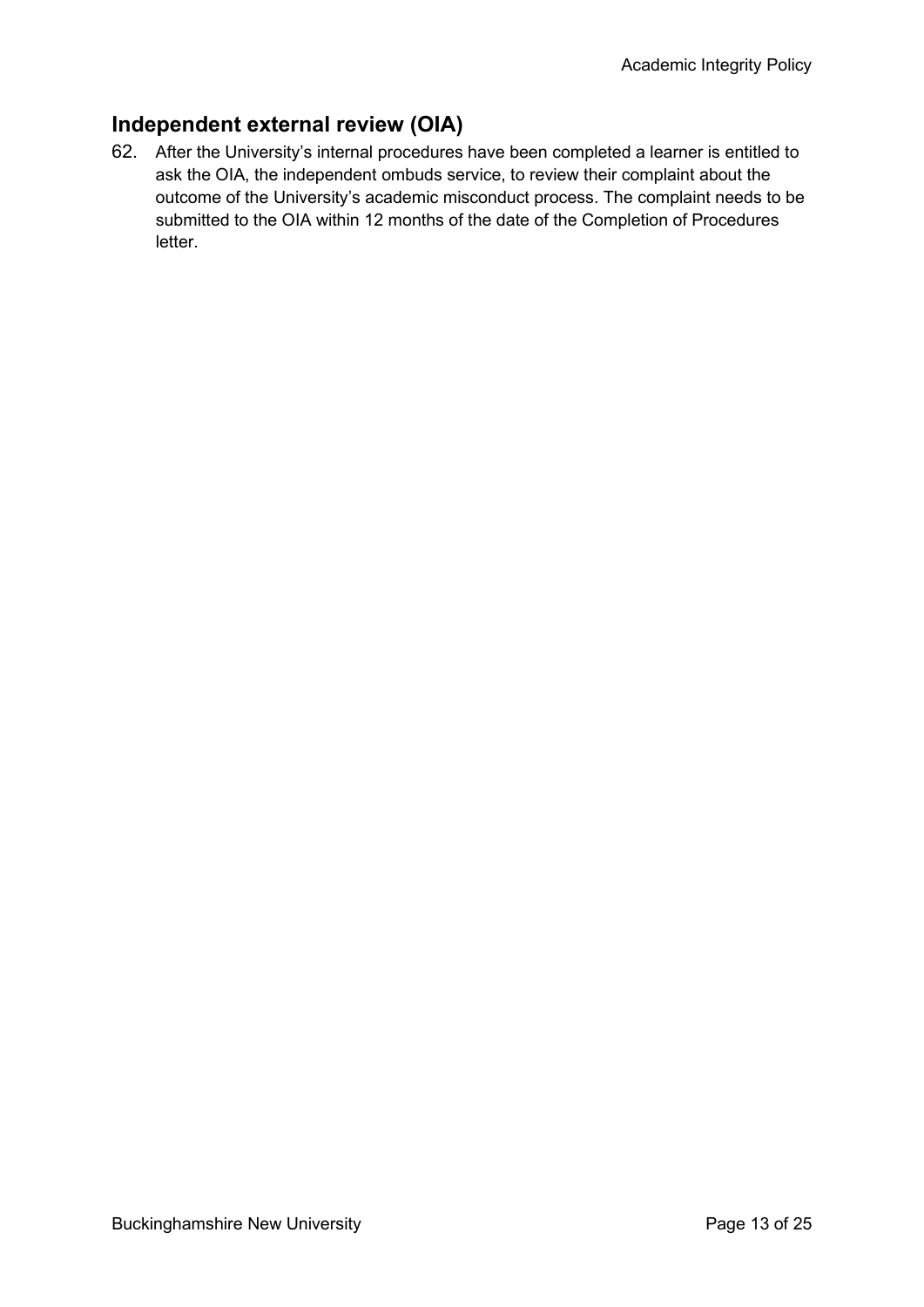# <span id="page-13-0"></span>**Appendices**

## <span id="page-13-1"></span>**Appendix A: The use of 'viva voce' oral examinations**

- 1. A 'viva voce' oral examination (or 'viva') will be held in instances where there is strong suspicion that academic misconduct may have occurred but where no / limited documentary evidence could be presented.
- 2. A viva is a continuation of the assessment. It is designed to give the learner the opportunity to talk about the content of the work, to help to determine whether they have authored the work they have submitted under their name. It will normally include consideration not only of the piece of work itself but any reading, research and other preparatory work undertaken, and how the work fits within the wider subject field.
- 3. The procedure for scheduling and conducting a viva will be as follows:
	- The learner will be advised in writing of the reason for the viva being held, the date, time and location. Ten working days' notice will be given. They should receive information on what a viva is, its purpose, and how they should prepare for it. Every effort should be made to enable the learner to feel at ease both before and at the viva itself.
	- The viva should last no longer than 45 minutes and take place in a quiet location where the meeting will not be interrupted. In exceptional situations the viva may take place online. If the learner does not attend the viva without providing good reason, this will be considered as evidence that academic misconduct has taken place.
	- Two members of academic staff must be present, one of whom will be the Identifier as the specialist in the area under discussion and will normally lead the viva. The learner may be accompanied by a supporter, normally a fellow learner (who is not themselves under investigation for the same or similar offence) or a staff member of the Students' Union.
	- At the start the person leading the viva should advise the learner that there is a concern that they may not have authored all or part of their work and that the viva is their opportunity to demonstrate that they did. They should offer the learner the opportunity to provide any initial explanation.
	- They should also inform the learner that if there is still a concern after the viva, the matter will be referred to the University's Academic Integrity Panel – at which point there will be a further opportunity for the learner to respond to the concern in writing.
	- The viva will take the form of questions to the learner on the work in question. Questioning may be intensive, but should be non-aggressive in tone. The questions asked should provide the learner with the opportunity to demonstrate that the work is their own and should test their knowledge and understanding of the topic and the piece of work produced.
	- The learner will be expected to answer all questions themselves (except by prior agreement to accommodate the learner's disability or other reasonable adjustments. Where necessary, advice should be sought from the University's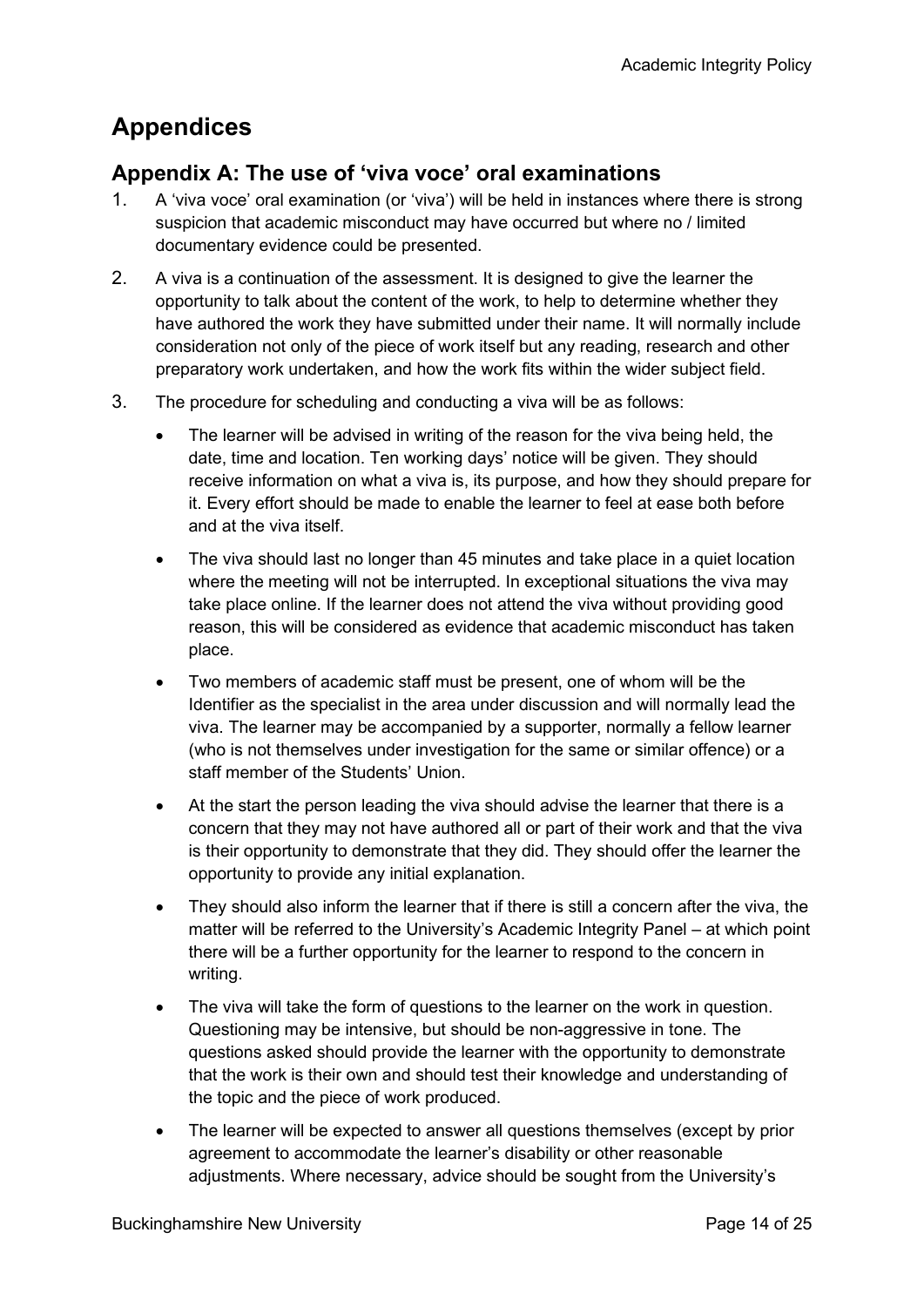Disability Service). Where a supporter is present they will act as a support person only and will not be allowed to speak to or respond to questions on the nature of the work in question.

- The learner will be able to submit evidence at the viva, e.g. drafts of their submission, research and other preparatory work undertaken, and evidence of note taking.
- A record must be made of the discussion held. This can then be compared to the original submitted document.
- 4. Following a viva the Identifier will conclude from the discussion the appropriate action to take for either poor academic practice or for an allegation of academic misconduct. This will involve academic judgement and be taken on the balance of probabilities.
- 5. Where there is still a concern that academic misconduct has taken place, an allegation form will be completed and submitted to the Academic Registry. The record of the viva will be submitted as part of the evidence trail. This will be made available to the learner in due course.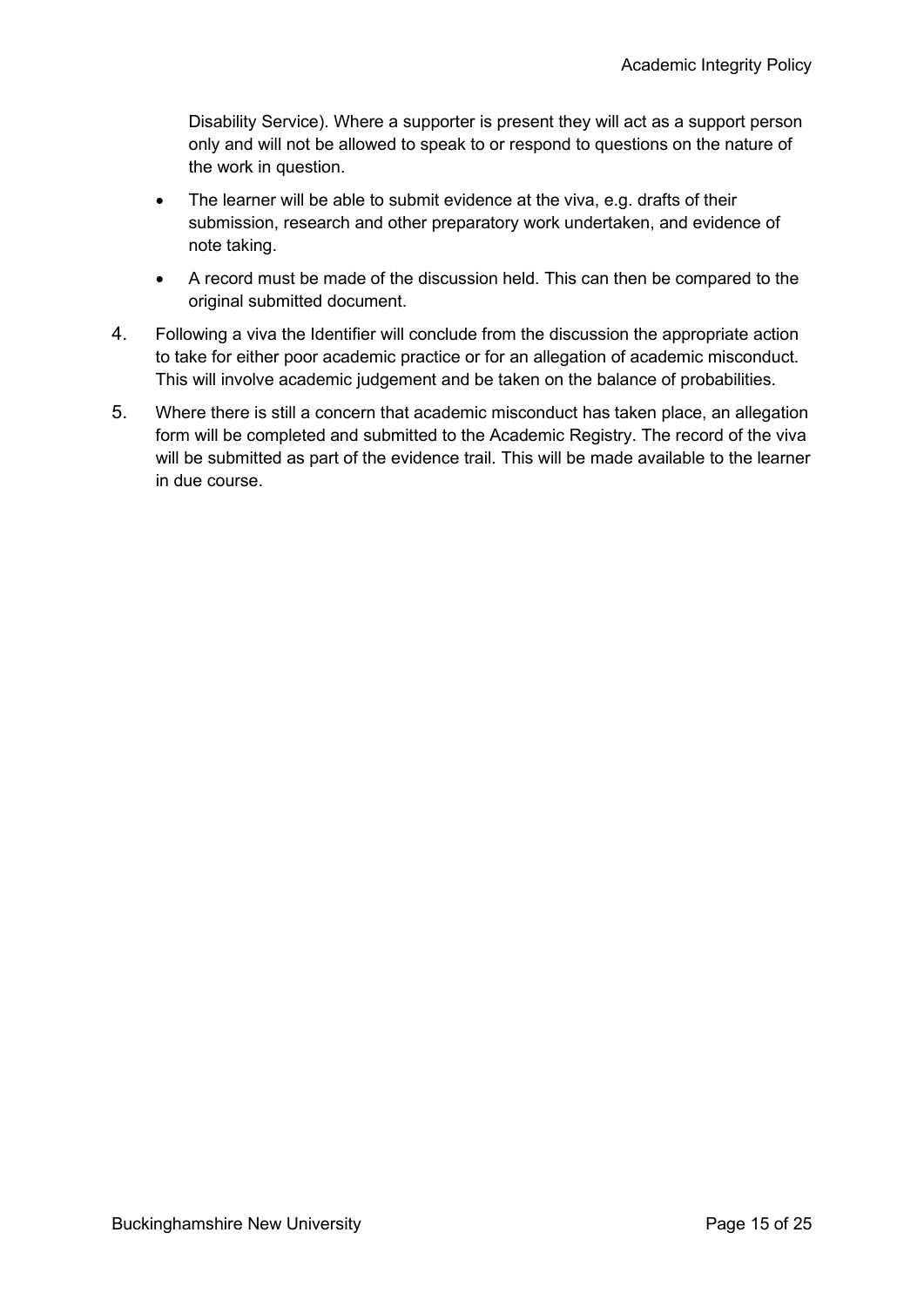## <span id="page-15-0"></span>**Appendix B: Guidelines for reporting learners to Professional Statutory Regulatory Bodies (PSRBs) and / or employers**

- 1. These guidelines have been drawn up to provide expanded guidance to those who have a responsibility to report learners who either already hold or are studying for a professional qualification and for whom an allegation of academic misconduct has been proven to the relevant Professional, Statutory and Regulatory Body (PSRB) and/or employer.
- 2. They establish the circumstances under which the University may decide whether a student should be referred to a formally constituted Fitness to Practise Panel, the relevant PSRB, and/or the learner's employer.

#### **Guiding principles**

- 3. The University has a responsibility to ensure learners who have been proven to have committed academic misconduct are appropriately reported:
	- Learners on a programme that leads to professional registration will be referred under the University's Fitness to Practise procedure;
	- Learners who are already subject to professional registration and/or who are in employment will be reported to the relevant PSRB;
	- Learners who are in employment as part of their academic studies (e.g. apprenticeship learners) will be reported to their employer.
- 4. Notification is in keeping with the data protection requirements and is only undertaken once the University's internal procedures have been completed. The learner must be notified before a PSRB or their employer is informed.
- 5. Academic integrity champions will ensure that learners are aware of the impact of academic misconduct and of the University's obligation to inform the PSRB(s) or employers when cases of academic misconduct have been proven to have occurred during the course of their studies.
- 6. The University's responsibility to inform employers ceases to apply upon the learner's completion of the programme. The University's responsibility to inform the relevant PSRB may continue indefinitely.
- 7. In all cases Academic Registry will notify the relevant Head of School once the outcome of an academic misconduct investigation has been determined.

#### **Guidelines for penalties to be applied to students studying for a professional qualification**

- 8. The School Director of Education will need to determine if the offence impacts on the relevant code of professional practice and thus calls into question the good character of the learner.
	- Incidents that are deemed to represent Poor Academic Practice will not be referred to the Fitness to Practise procedure;
	- For incidents of Minor Academic Misconduct the outcome and penalty from the Academic Integrity Panel is considered to suffice, but the learner will be notified in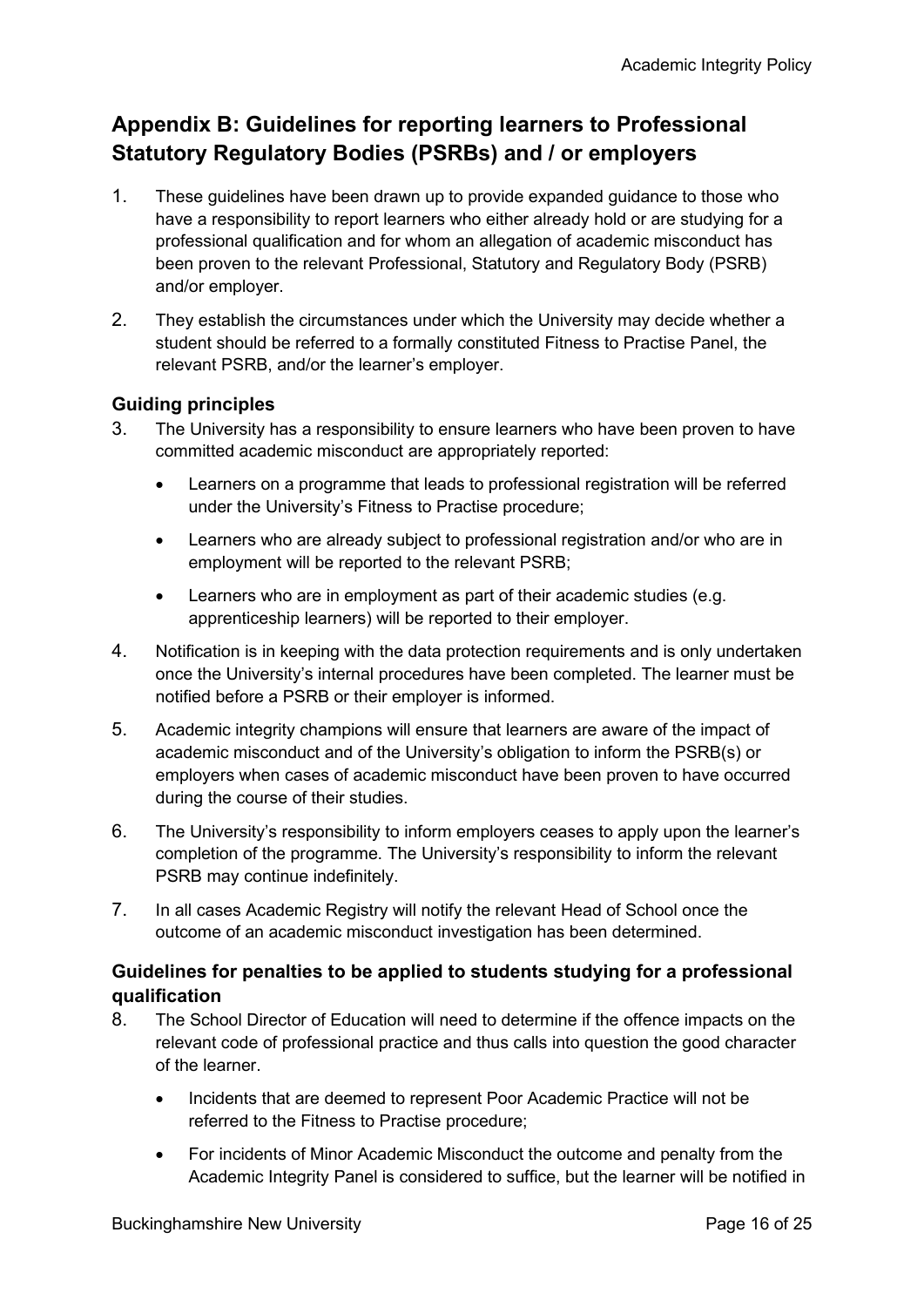writing that should this recur they may be referred to the Fitness to Practise procedure.

- For incidents of Major Academic Misconduct that are considered a 'first offence' referral to the Fitness to Practise procedure will be considered. If the outcome and penalty from the Academic Integrity Panel is considered to suffice, the learner will be notified that should this recur they may be referred to the Fitness to Practise procedure.
- For second and subsequent incidents of Major Academic Misconduct and for all incidents of Gross Academic Misconduct the learner will automatically be referred to the Fitness to Practise procedure for consideration of their suitability to practise and subsequently to gain professional registration.

#### **Guidelines for penalties to be applied to learners who already hold professional registration**

- 9. The School Director of Education, knowing that the learner is registered with a PSRB, will need to determine if the offence impacts on the relevant code of professional practice and thus calls into question the good character of the learner.
	- Incidents that are deemed to represent Poor Academic Practice will not be referred to an employer or to a PSRB;
	- For incidents of Minor Academic Misconduct, the learner will receive a written warning and a decision will be made as to whether the funding employer is notified of the allegation and proven outcome.
	- For incidents of Major Academic Misconduct that are considered a 'first offence' the employer will be notified of the allegation and outcome. The PSRB will not normally be informed.
	- For second and subsequent incidents of Major Academic Misconduct and for all incidents of Gross Academic Misconduct the employer will be notified (if the learner is funded) of the allegation and the learner will be reported to the relevant PSRB. Responsibility for reporting will normally lie with the relevant School Director of Education, the Head of School, or the Chair of the University's Fitness to Practise Panel.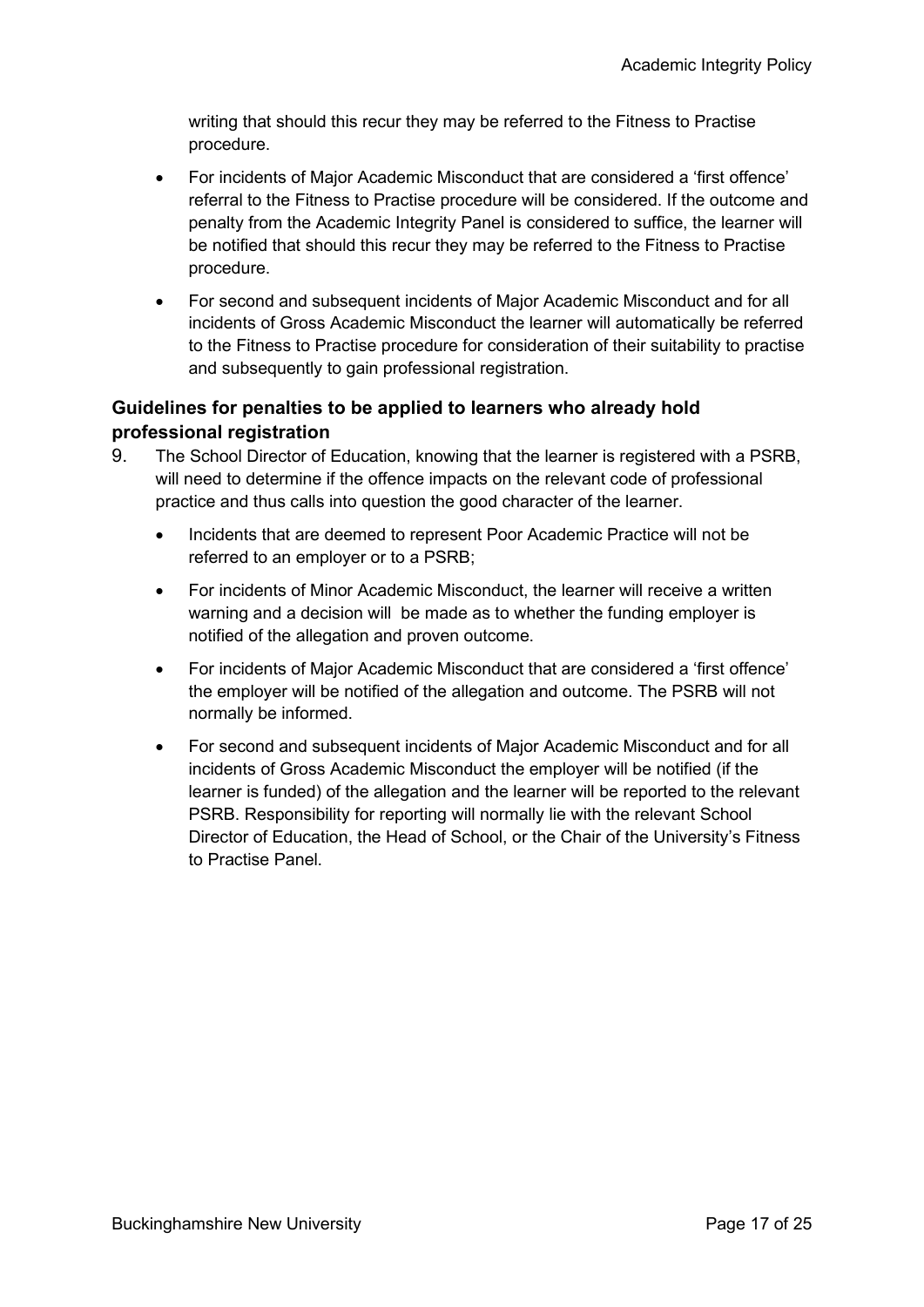## <span id="page-17-0"></span>**Appendix C: Conducting an Academic Misconduct Penalty Hearing**

- 1. An Academic Misconduct Penalty Hearing ('Hearing') will be held in instances where a learner has been proven to have committed Gross Academic Misconduct. It is part of the formal stage of the University's processes.
- 2. The role of the panel at the Hearing will be to consider the penalty merited by the nature of the proven academic misconduct up to and including expulsion from the University. In reaching a decision the panel will be expected to consider all mitigating and aggravating factors.
- 3. It is not the role of the panel at the Hearing to re-examine the proven allegation of academic misconduct and the Chair should ensure that the Hearing does not follow this course of action. Should a learner be dissatisfied with a decision that they have committed Gross Academic Misconduct then they will have an opportunity to appeal both the decision that they have committed academic misconduct and/or the penalty imposed at the conclusion of the formal stage of the process.
- 4. The panel membership for a Hearing will be drawn from across the University and appointed panel members will have had no previous involvement with the case, or significant prior involvement with the learner (such as their personal tutor) to avoid any reasonable perception of bias. Membership will comprise:
	- A member of the University Executive Team (UET) who will act as Chair;
	- A Sabbatical Officer of the Students' Union or their nominee;
	- Two further members drawn from the academic staff of the University.

Secretarial support to the Hearing will be provided by the Academic Registry. A representative of the Academic Integrity Panel (normally the Chair) will attend the Hearing to answer any questions relating to the case. The learner will be informed of the membership in advance to identify any further issues with the membership.

- 5. The Secretary will write to the learner inviting them to attend the Hearing giving a minimum of ten working days' notice. They will be provided with the date, time and location, the purpose of the Hearing, the panel membership and the mechanism for challenging the composition of the membership, their right to be supported or represented (although not by legal representation), their right to submit additional documentation, a copy of the University's *Academic Integrity Policy*, and other relevant Guidance.
- 6. The learner is expected to prioritise attending the Hearing over other activities. They will also be expected to confirm the names of any accompanying person in advance. Should they be unable to attend the original date the Hearing will be rearranged to an alternative date but will then go ahead excepting very exceptional circumstances (e.g. hospitalisation). The learner's non-attendance at the Hearing will not prevent the meeting taking place or a decision being reached.
- 7. The learner will have the right to challenge the membership of the panel based on any perceived conflict of interest or a breach of the permitted membership. Any challenge must be received within five working days of notification of the Hearing.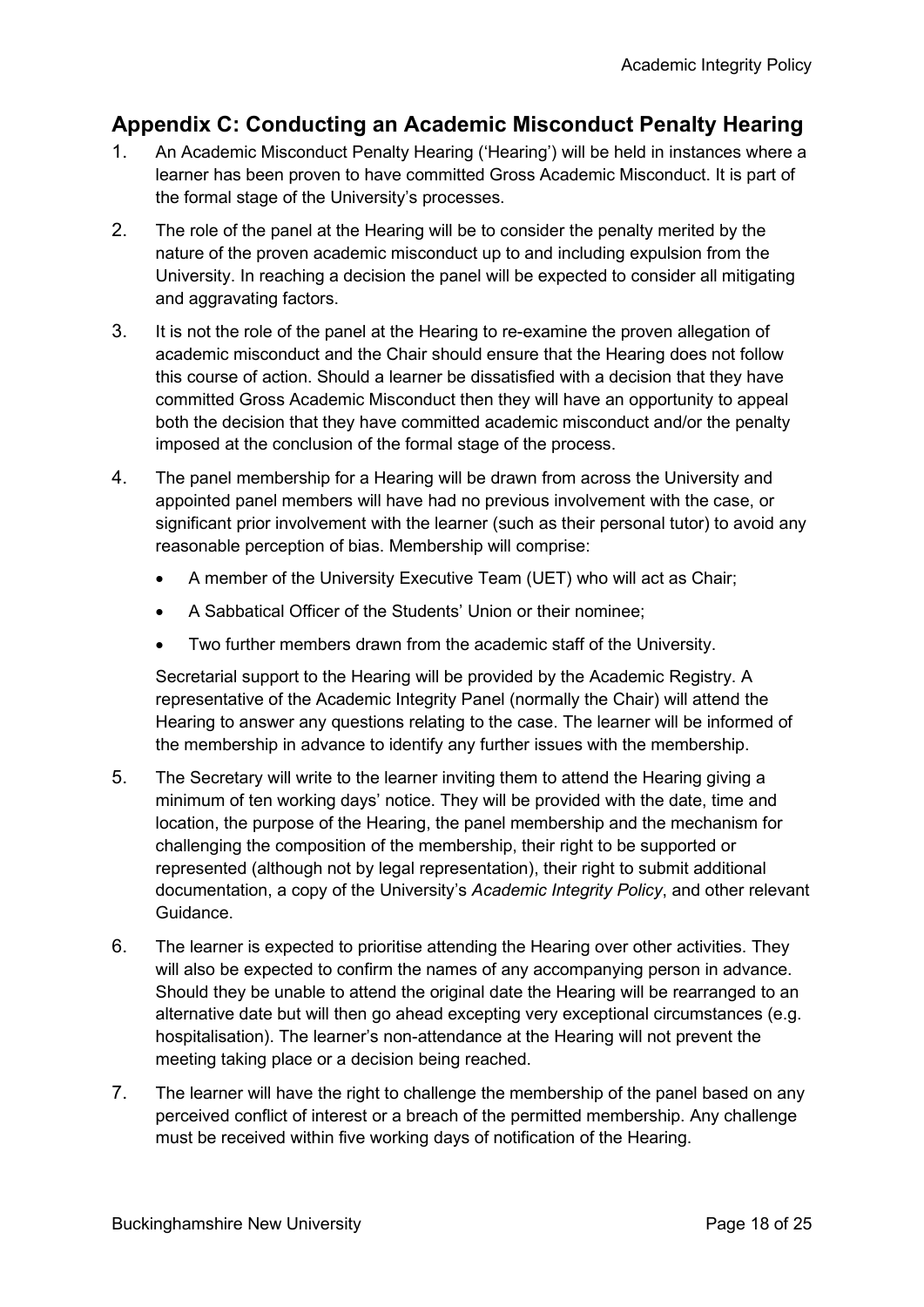- 8. The learner will be provided with all casework documentation to be considered at the Hearing and will have the opportunity to submit a further personal statement, good character reference or other information that may pertain to the decision being made. Additional documentation will be provided to the panel with all casework at least five working days before the Hearing.
- 9. The agenda for a Hearing will normally be as follows:
	- Private meeting of the panel to identify the key facts and the line of questioning to be pursued
	- The learner, their supporter or representative (if present), and Academic Integrity Panel representative will join the meeting
	- Introductions and purpose of the Hearing
	- Opportunity for an opening verbal statement from the learner
	- Questions from the panel to the learner and, where necessary, the Academic Integrity Panel representative. The learner will be able to seek clarification but will not be able to ask questions directly.
	- Opportunity for a closing statement from the learner
	- The Chair will outline the next steps in the process and the timeframe, including confirmation of how and when the outcome will be confirmed
	- The learner, their supporter or representative (if present), and Academic Integrity Panel representative will leave the meeting
	- Private meeting of the panel to determine their decision on the case
- 10. If at any point during the course of the Hearing the learner wishes to confer with their supporter or representative they may do so and may leave the Hearing for a brief period of time.
- 11. In coming to their decision the panel will take into account any mitigating or aggravating factors identified during the course of the Hearing, or in documentation provided, that will impact on the penalty that the learner will receive. The panel should also take into account whether a learner is subject to any professional requirements. See Appendix B above.
- 12. The decision of the panel will be communicated to the learner within five working days.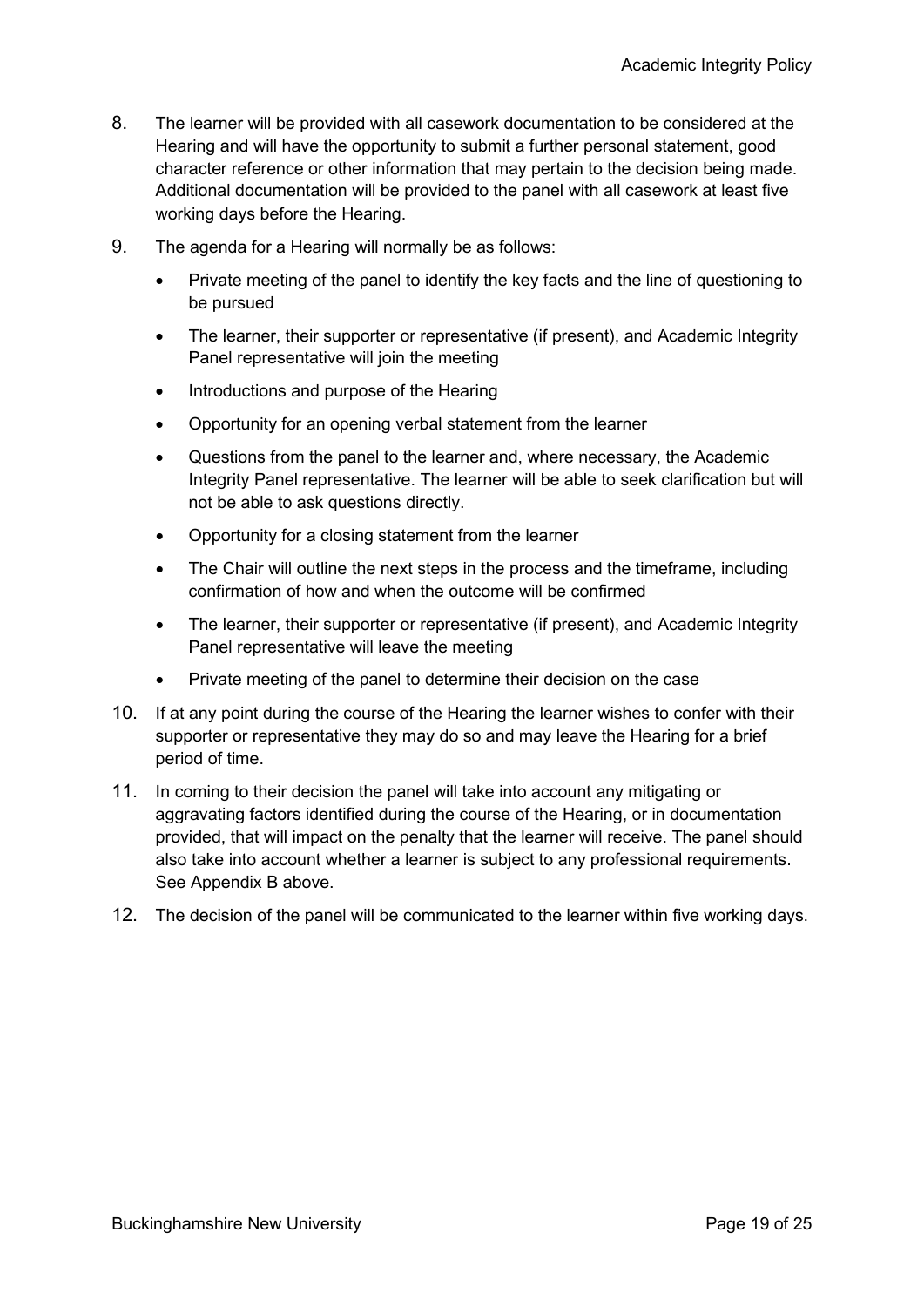## **Appendix D: Penalty tariffs**

#### **Penalty tariff for coursework assessments**

N.B. To identify how the total number of penalty points might be calculated, please refer to the **Academic Misconduct Allegation and Record Form - Coursework Assessments**.

<span id="page-19-0"></span>

| <b>Category of Academic</b><br><b>Misconduct</b> | <b>Penalty</b><br><b>Points</b> | Recommended penalties for proven misconduct (coursework assessments)                                                                                                                                                                                                                                                                                                                                                                                                                                              |
|--------------------------------------------------|---------------------------------|-------------------------------------------------------------------------------------------------------------------------------------------------------------------------------------------------------------------------------------------------------------------------------------------------------------------------------------------------------------------------------------------------------------------------------------------------------------------------------------------------------------------|
| <b>Poor Academic</b><br><b>Practice</b>          | Not<br>applicable               | No penalty, but feedback regarding academic development given, referral to learning support<br>services.                                                                                                                                                                                                                                                                                                                                                                                                          |
| <b>Minor Academic</b><br><b>Misconduct</b>       | Up to $400$<br>points           | No further action beyond formal warning and a referral to learning support services. OR                                                                                                                                                                                                                                                                                                                                                                                                                           |
|                                                  |                                 | The assignment will be awarded a mark of 0%. Subject to a decision of an Assessment Board and<br>the programme and assessment regulations that apply, the learner will be required to be<br>reassessed in the assignment. If the reassessment is passed, the mark awarded will be capped at<br>the pass mark (normally 40%) which will count towards credit for the module.                                                                                                                                       |
| <b>Major Academic</b><br><b>Misconduct</b>       | 405-495<br>points               | The assignment will be awarded a mark of 0%. Subject to a decision of an Assessment Board and<br>the programme and assessment regulations that apply, the learner will be required to be<br>reassessed in the assignment. If the reassessment is passed, the mark awarded will be capped at<br>the pass mark (normally 40%) which will count towards credit for the module. There will then be<br>a further reduction of 10% so that the <b>assignment</b> , where passed, is given an overall mark<br>of 30%. OR |
|                                                  |                                 | The assignment will be awarded a mark of 0%. Subject to a decision of an Assessment Board and<br>the programme and assessment regulations that apply, the learner will be required to be<br>reassessed in the assignment. If the reassessment is passed, the mark awarded will be capped at<br>the pass mark (normally 40%) which will count towards credit for the module. There will then be<br>a further reduction of 20% so that the <b>assignment</b> , where passed, is given an overall mark<br>of 20%. OR |
|                                                  |                                 | The assignment will be awarded a mark of 0%. Subject to a decision of an Assessment Board and<br>the programme and assessment regulations that apply, the learner will be required to be                                                                                                                                                                                                                                                                                                                          |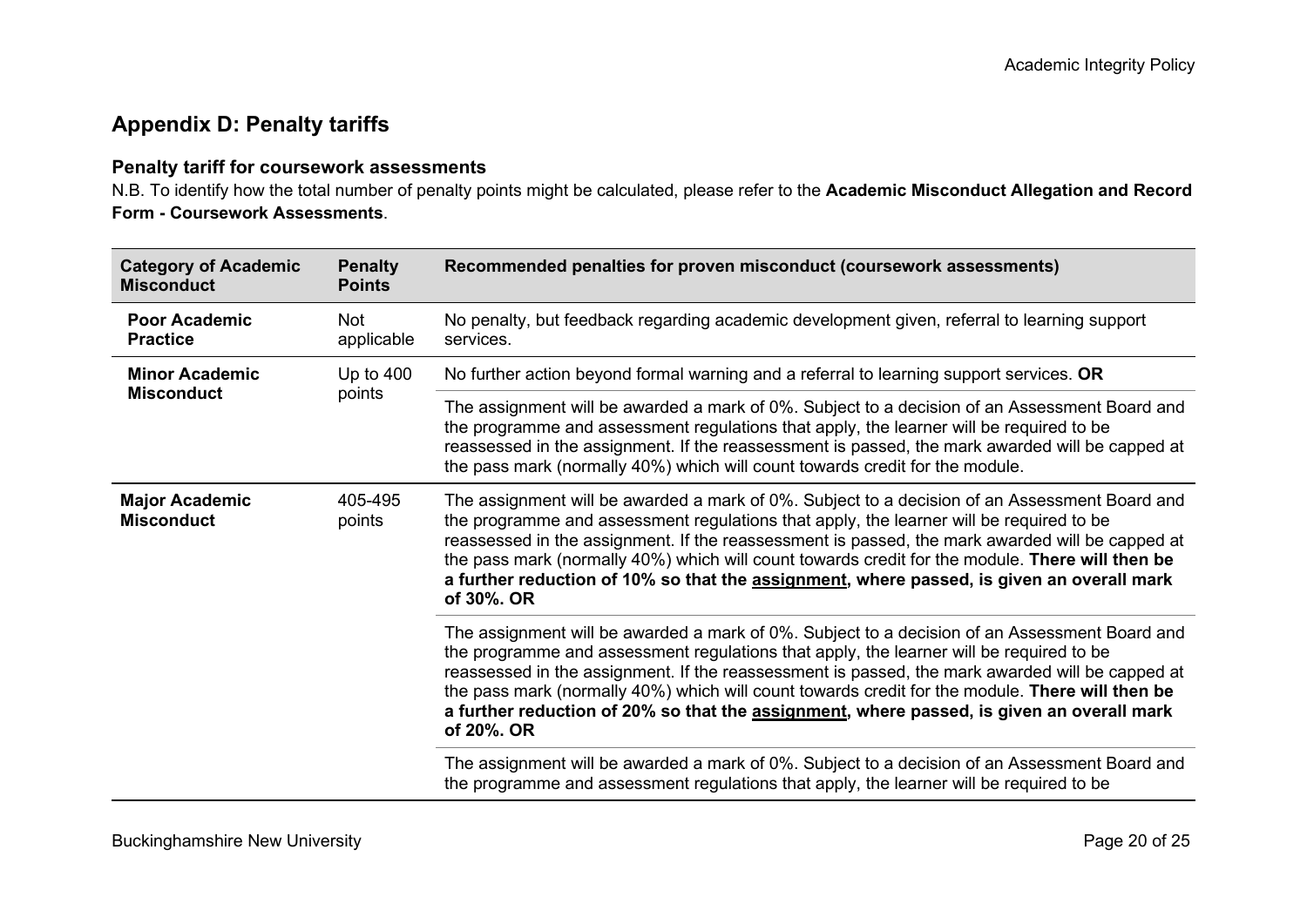| <b>Category of Academic</b><br><b>Misconduct</b>                                                                  | <b>Penalty</b><br><b>Points</b> | Recommended penalties for proven misconduct (coursework assessments)                                                                                                                                                                                                                                                                                                                                                                                                                                                                      |
|-------------------------------------------------------------------------------------------------------------------|---------------------------------|-------------------------------------------------------------------------------------------------------------------------------------------------------------------------------------------------------------------------------------------------------------------------------------------------------------------------------------------------------------------------------------------------------------------------------------------------------------------------------------------------------------------------------------------|
|                                                                                                                   |                                 | reassessed in the assignment. If the reassessment is passed, the mark awarded will be capped at<br>the pass mark (normally 40%) which will count towards credit for the module. There will then be<br>a further reduction of 30% so that the assignment, where passed, is given an overall mark<br>of 10%.                                                                                                                                                                                                                                |
| <b>Gross Academic</b><br><b>Misconduct</b><br>(requires referral to an<br>Academic Misconduct<br>Penalty Hearing) | <b>Over 495</b><br>points       | The assignment will be awarded a mark of 0%. Subject to a decision of an Assessment Board and<br>the programme and assessment regulations that apply, the learner will be required to be<br>reassessed in the assignment. If the reassessment is passed, the mark awarded will be capped at<br>the pass mark (normally 40%) which will count towards credit for the module. The overall module<br>mark will then be subject to a further reduction of 20%, so that the module is given an<br>overall mark of 20% with credits awarded. OR |
|                                                                                                                   |                                 | The assignment will be awarded a mark of 0%. The learner will not be allowed to be reassessed<br>on the assignment. If the module is passed overall, the module mark will be overridden and an<br>overall mark of 0% recorded with credits awarded. OR                                                                                                                                                                                                                                                                                    |
|                                                                                                                   |                                 | The module will be failed. The learner will be expelled from the University and an applicable Exit<br>Award will be conferred based on credits previously achieved. OR                                                                                                                                                                                                                                                                                                                                                                    |
|                                                                                                                   |                                 | The module will be failed. The learner will be expelled from the University. No award will be<br>conferred of any kind.                                                                                                                                                                                                                                                                                                                                                                                                                   |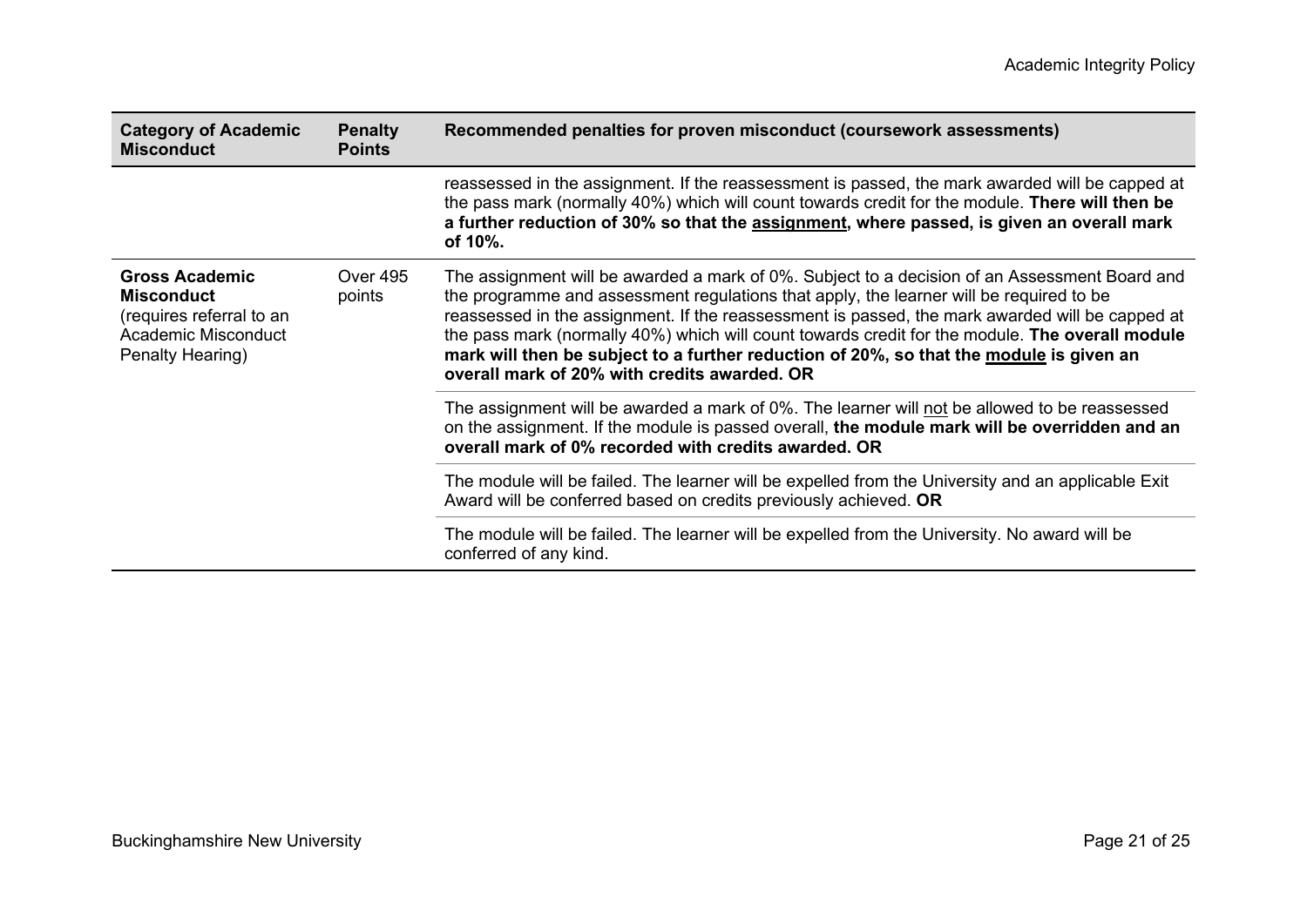#### **Penalty tariff for examinations and time constrained assessments (TCAs)**

N.B. The Panel may at their discretion increase the penalty should the learner have been proven to have committed an examination offence previously. This should be clearly justified on the official record.

| Category of<br><b>Academic</b><br><b>Misconduct</b>                                                                                                                                                                                                                                                                                                                                                                                                                                                                                                                                                                                                                                                                                                           | <b>Examples of academic misconduct</b>                                                                                                                                                                                                                                                                                                                                                                                                                                                                       | Recommended penalties for proven misconduct<br>(Examinations and time constrained assessments<br>[TCAS]                                                                                                                                                                                                                                                       |
|---------------------------------------------------------------------------------------------------------------------------------------------------------------------------------------------------------------------------------------------------------------------------------------------------------------------------------------------------------------------------------------------------------------------------------------------------------------------------------------------------------------------------------------------------------------------------------------------------------------------------------------------------------------------------------------------------------------------------------------------------------------|--------------------------------------------------------------------------------------------------------------------------------------------------------------------------------------------------------------------------------------------------------------------------------------------------------------------------------------------------------------------------------------------------------------------------------------------------------------------------------------------------------------|---------------------------------------------------------------------------------------------------------------------------------------------------------------------------------------------------------------------------------------------------------------------------------------------------------------------------------------------------------------|
| <b>Minor Academic</b><br><b>Misconduct</b>                                                                                                                                                                                                                                                                                                                                                                                                                                                                                                                                                                                                                                                                                                                    | Mobile phone or other electronic device being<br>$\bullet$<br>left switched on in the exam venue, without<br>specific exemption from the invigilator.<br>Mobile phone or other electronic device<br>$\bullet$<br>ringing, or going off for any other reason,<br>during examination.<br>Not following the instructions of the<br>$\bullet$<br>invigilator(s) with the intent of gaining an unfair<br>advantage, e.g. continuing to write after the<br>examination has ended.                                  | No further action beyond formal warning and details to be<br>kept on file.                                                                                                                                                                                                                                                                                    |
| <b>Major Academic</b><br>Introduction or use of devices of any kind other<br>$\bullet$<br><b>Misconduct</b><br>than those specifically permitted in the rubric of<br>the paper.<br>Removing any script, paper, or other official<br>$\bullet$<br>stationery (whether completed or not) from the<br>examination room, unless specifically<br>authorised by an invigilator or examiner.<br>Communicating with another student or with<br>$\bullet$<br>any third party other than the<br>invigilator/examiner, or accessing the internet<br>without permission, during an examination or<br>test.<br>During an examination or test, copying or<br>$\bullet$<br>attempting to copy the work of another student,<br>whether by overlooking his or her work, asking | The exam/TCA will be awarded a mark of 0%. Subject to a<br>decision of an Assessment Board and the programme and<br>assessment regulations that apply, the learner will be<br>required to be reassessed in the exam/TCA. If the<br>reassessment is passed, the mark awarded will be capped at<br>the pass mark (normally 40%) which will count towards credit<br>for the module. There will then be a further reduction of<br>10% so that the exam/TCA, where passed, is given an<br>overall mark of 30%. OR |                                                                                                                                                                                                                                                                                                                                                               |
|                                                                                                                                                                                                                                                                                                                                                                                                                                                                                                                                                                                                                                                                                                                                                               |                                                                                                                                                                                                                                                                                                                                                                                                                                                                                                              | The exam/TCA will be awarded a mark of 0%. Subject to a<br>decision of an Assessment Board and the programme and<br>assessment regulations that apply, the learner will be<br>required to be reassessed in the exam/TCA. If the<br>reassessment is passed, the mark awarded will be capped at<br>the pass mark (normally 40%) which will count towards credit |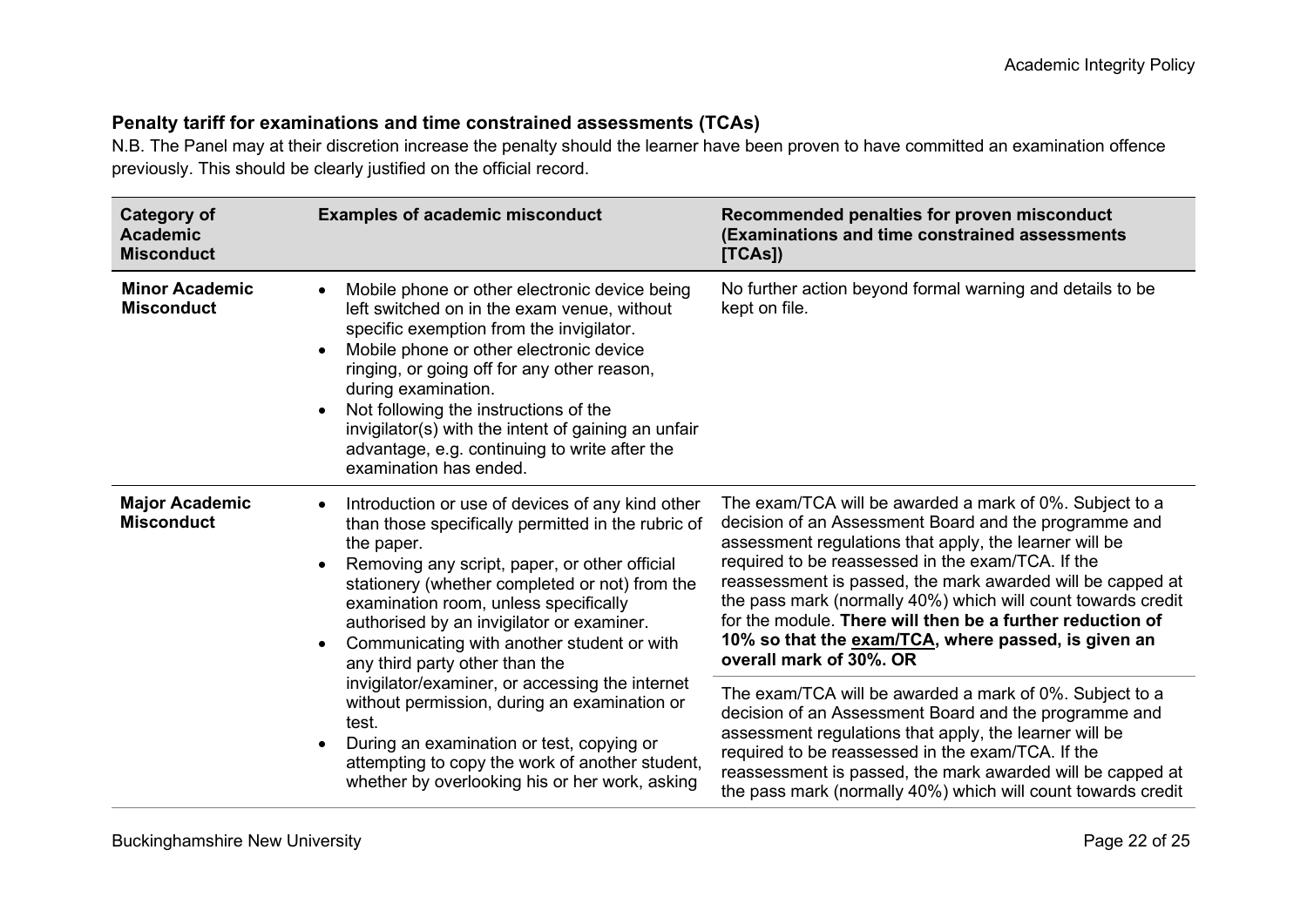| <b>Category of</b><br><b>Academic</b><br><b>Misconduct</b>                                                                                                            | <b>Examples of academic misconduct</b>                                                                                                                                                                                                                                                                                                                                                                                                                                                                                                                                                                                                                                                                  | Recommended penalties for proven misconduct<br>(Examinations and time constrained assessments<br>[TCAS]                                                                                                                                                                                                                                                                                                                                                                                                                                        |
|-----------------------------------------------------------------------------------------------------------------------------------------------------------------------|---------------------------------------------------------------------------------------------------------------------------------------------------------------------------------------------------------------------------------------------------------------------------------------------------------------------------------------------------------------------------------------------------------------------------------------------------------------------------------------------------------------------------------------------------------------------------------------------------------------------------------------------------------------------------------------------------------|------------------------------------------------------------------------------------------------------------------------------------------------------------------------------------------------------------------------------------------------------------------------------------------------------------------------------------------------------------------------------------------------------------------------------------------------------------------------------------------------------------------------------------------------|
| him or her for information, or by any other<br>means.                                                                                                                 |                                                                                                                                                                                                                                                                                                                                                                                                                                                                                                                                                                                                                                                                                                         | for the module. There will then be a further reduction of<br>20% so that the exam/TCA, where passed, is given an<br>overall mark of 20%. OR                                                                                                                                                                                                                                                                                                                                                                                                    |
|                                                                                                                                                                       | The exam/TCA will be awarded a mark of 0%. Subject to a<br>decision of an Assessment Board and the programme and<br>assessment regulations that apply, the learner will be<br>required to be reassessed in the exam/TCA. If the<br>reassessment is passed, the mark awarded will be capped at<br>the pass mark (normally 40%) which will count towards credit<br>for the module. There will then be a further reduction of<br>30% so that the exam/TCA, where passed, is given an<br>overall mark of 10%.                                                                                                                                                                                               |                                                                                                                                                                                                                                                                                                                                                                                                                                                                                                                                                |
| <b>Gross Academic</b><br>$\bullet$<br><b>Misconduct</b><br>(requires referral to an<br>Academic Misconduct<br>Penalty Hearing)<br>$\bullet$<br>$\bullet$<br>$\bullet$ | Unauthorised possession of material or<br>devices at any time during the<br>examination/assessment to assist with the<br>examination/assessment e.g. crib sheets,<br>revision notes, digital media devices etc.<br>Attempting to persuade another member of the<br>University (student, staff or invigilator) to<br>participate in actions that would breach the<br>Academic Integrity Policy.<br>Being party to any arrangement whereby a<br>person other than the candidate represents, or<br>intends to represent, the candidate in an<br>examination or test.<br>Taking into an examination a pre-written<br>examination script for submission and<br>exchanging it for a blank examination script. | The exam/TCA will be awarded a mark of 0%. Subject to a<br>decision of an Assessment Board and the programme and<br>assessment regulations that apply, the learner will be<br>required to be reassessed in the exam/TCA. If the<br>reassessment is passed, the mark awarded will be capped at<br>the pass mark (normally 40%) which will count towards credit<br>for the module. The overall module mark will then be<br>subject to a further reduction of 20%, so that the module<br>is given an overall mark of 20% with credits awarded. OR |
|                                                                                                                                                                       |                                                                                                                                                                                                                                                                                                                                                                                                                                                                                                                                                                                                                                                                                                         | The exam/TCA will be awarded a mark of 0%. The learner<br>will not be allowed to be reassessed. The module mark will<br>be overridden and an overall mark of 0% recorded. Credits<br>will not be awarded for the module. OR<br>N.B. this penalty should only be applied in cases for the final<br>year/stage of study as applying this penalty at lower<br>levels/stages will prevent the learner from continuing at the                                                                                                                       |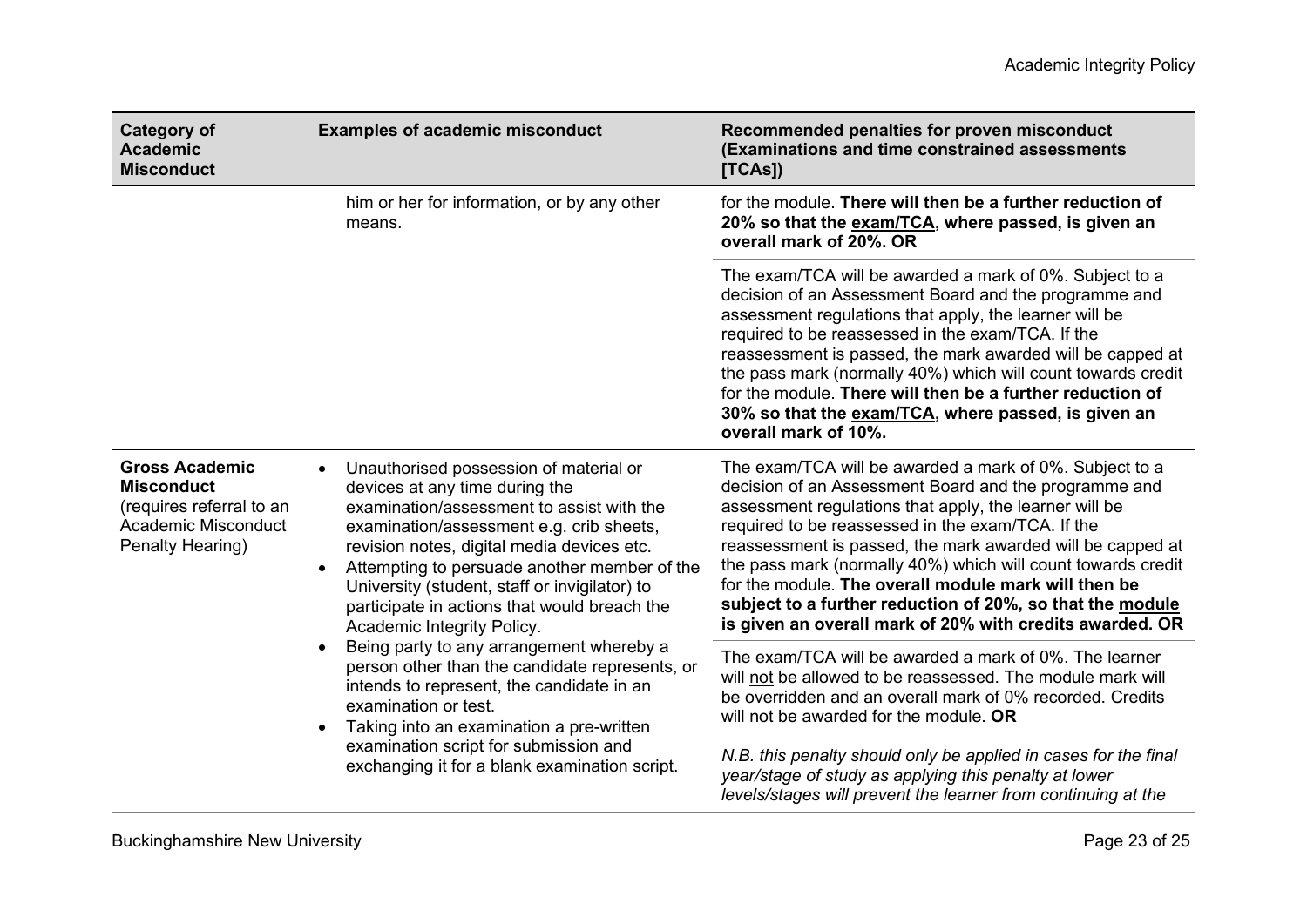| Category of<br><b>Academic</b><br><b>Misconduct</b> | <b>Examples of academic misconduct</b>                                                                       | Recommended penalties for proven misconduct<br>(Examinations and time constrained assessments<br>[TCAS]                                                                   |
|-----------------------------------------------------|--------------------------------------------------------------------------------------------------------------|---------------------------------------------------------------------------------------------------------------------------------------------------------------------------|
|                                                     | Obtaining access to an unseen examination or<br>$\bullet$<br>test prior to the start of an examination/test. | University. It will mean that the student may only achieve an<br>exit award and not the full award on which they are<br>registered.                                       |
|                                                     |                                                                                                              | The module will be failed. The learner will be expelled from<br>the University and an applicable Exit Award will be conferred<br>based on credits previously achieved. OR |
|                                                     |                                                                                                              | The module will be failed. The learner will be expelled from<br>the University. No award will be conferred of any kind.                                                   |

**N.B.** Where reassessment exams/TCAs are failed, then the reduction of marks penalty will be applied to the mark given. Capping will be applied at the element/module pass mark in instances where it is set at other than 40%. No compensation will be possible until a learner has completed any reassessment work required.